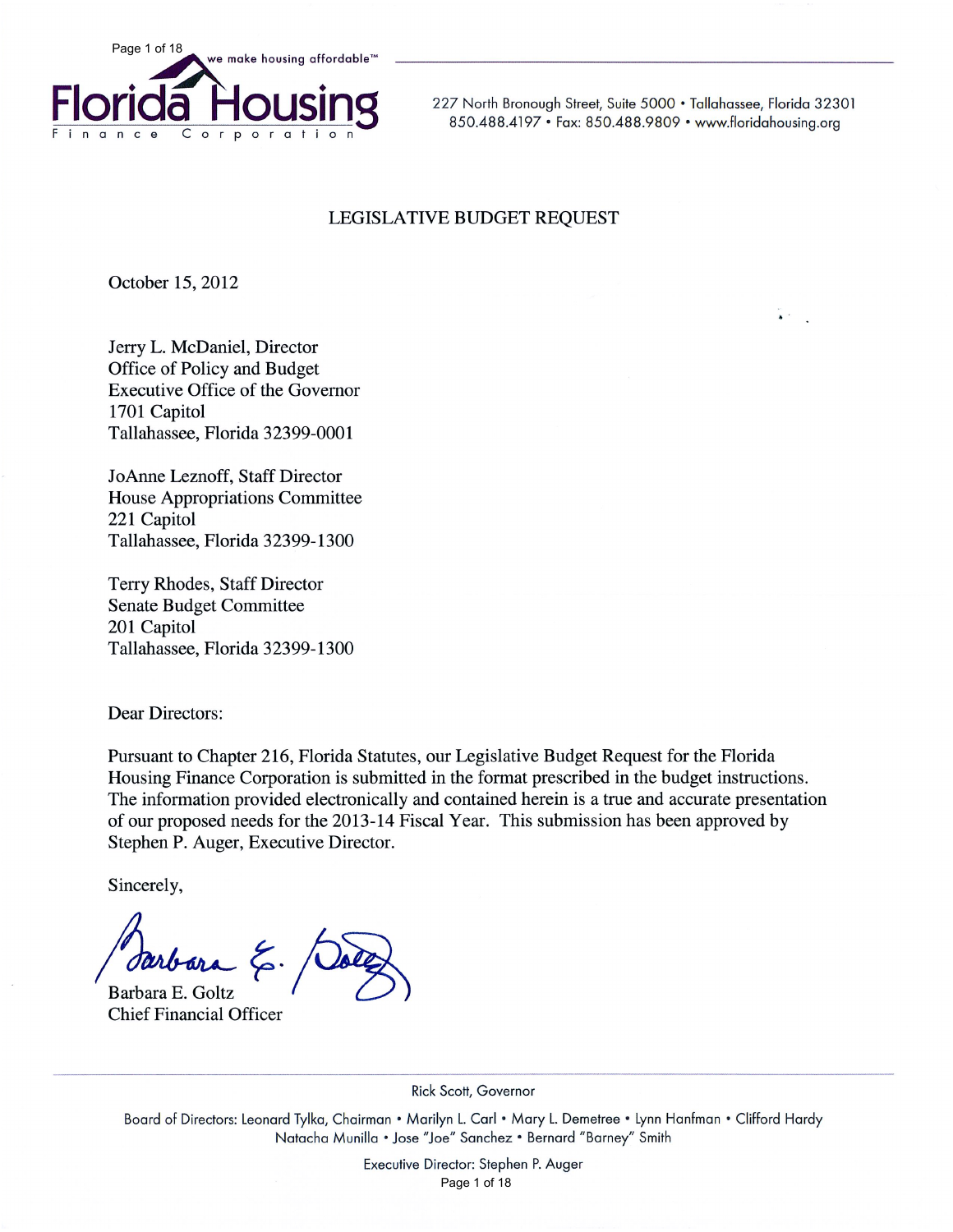## Florida Housing Finance Corporation (Department of Economic Opportunity)

## Department Level Exhibits and Schedules

Legislative Budget Request 2013-2014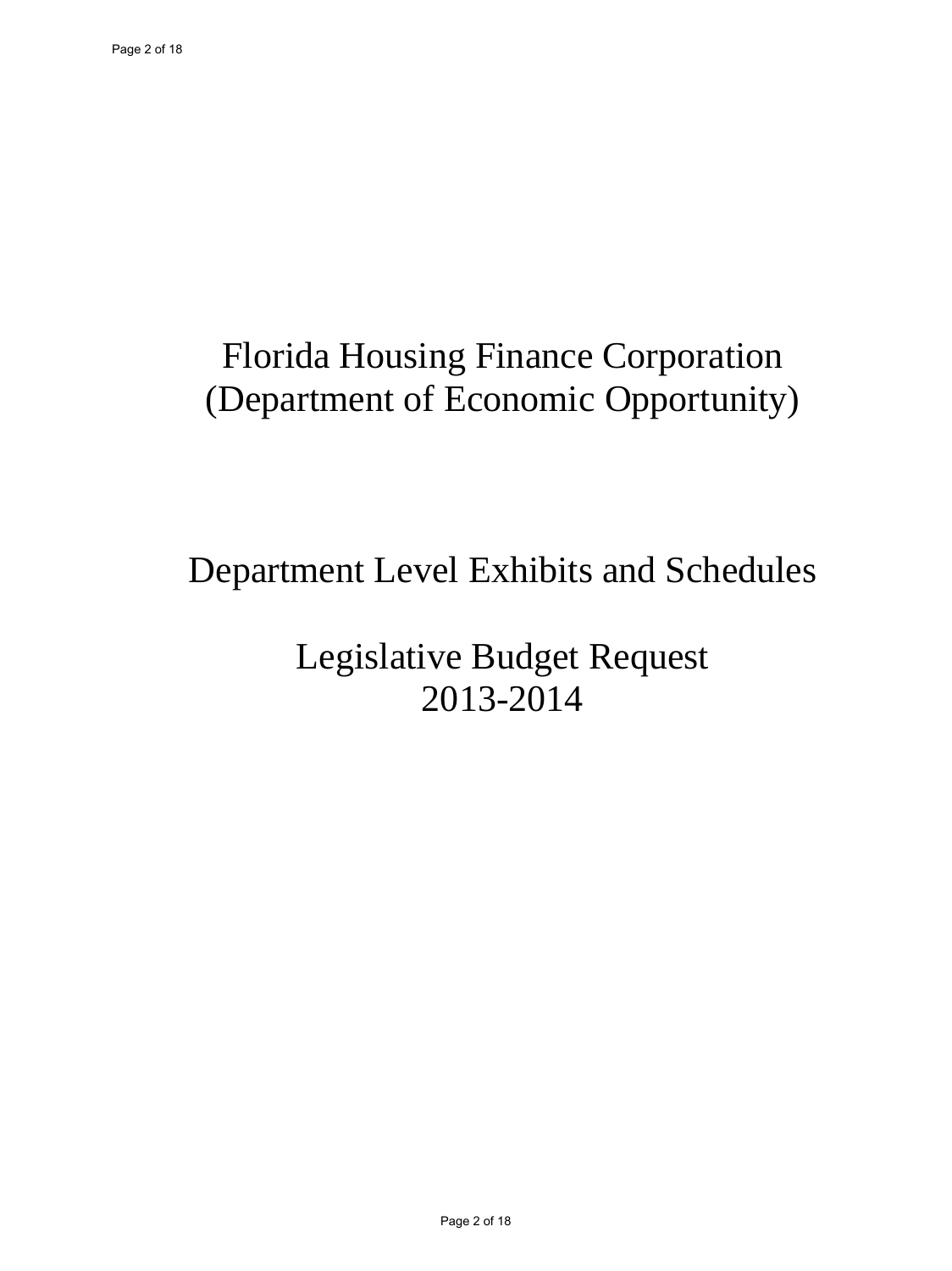### Florida Housing Finance Corporation

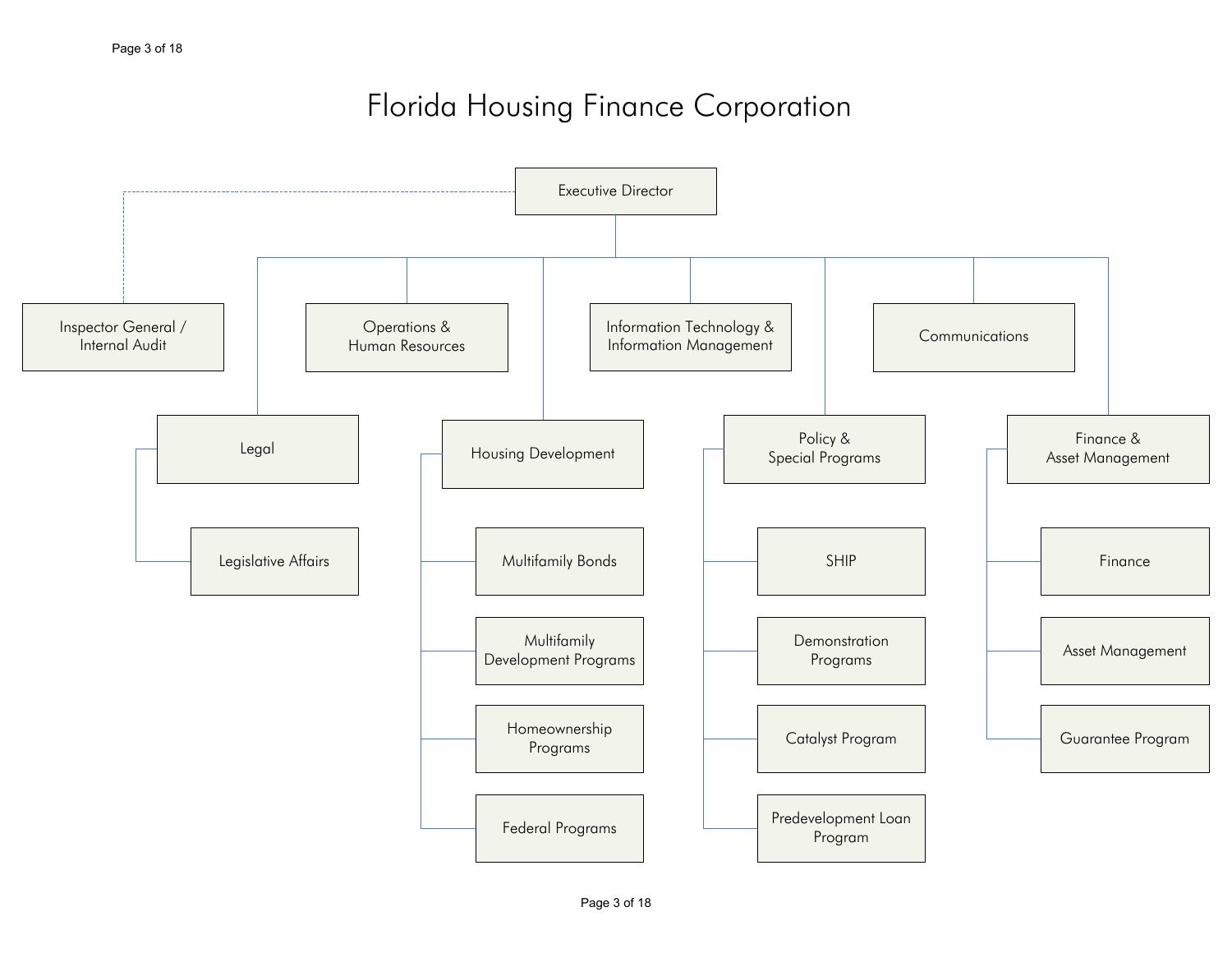#### **Schedule XIV Variance from Long Range Financial Outlook**

#### **Agency: FLORIDA HOUSING FINANCE CORPORATION Contact: KIRSTIN HELMS (850)488-4197**

Article III, Section 19(a)3, Florida Constitution, requires each agency Legislative Budget Request to be based upon and reflect the long range financial outlook adopted by the Joint Legislative Budget Commission or to explain any variance from the outlook.

1) Does the long range financial outlook adopted by the Joint Legislative Budget Commission in September 2012 contain revenue or expenditure estimates related to your agency?



2) If yes, please list the estimates for revenues and budget drivers that reflect an estimate for your agency for Fiscal Year 2013-2014 and list the amount projected in the long range financial outlook and the amounts projected in your Schedule I or budget request.

|   |                                         |         | FY 2013-2014 Estimate/Request Amount |               |  |  |
|---|-----------------------------------------|---------|--------------------------------------|---------------|--|--|
|   |                                         |         | <b>Long Range Financial Outlook</b>  | Legislative   |  |  |
|   | <b>Issue (Revenue or Budget Driver)</b> | $R/B^*$ |                                      | <b>Budget</b> |  |  |
| a |                                         |         |                                      |               |  |  |
| b |                                         |         |                                      |               |  |  |
| C |                                         |         |                                      |               |  |  |
| d |                                         |         |                                      |               |  |  |
| e |                                         |         |                                      |               |  |  |
|   |                                         |         |                                      |               |  |  |

3) If your agency's Legislative Budget Request does not conform to the long range financial outlook with respect to the revenue estimates (from your Schedule I) or budget drivers, please explain the variance(s) below.

<sup>\*</sup> R/B = Revenue or Budget Driver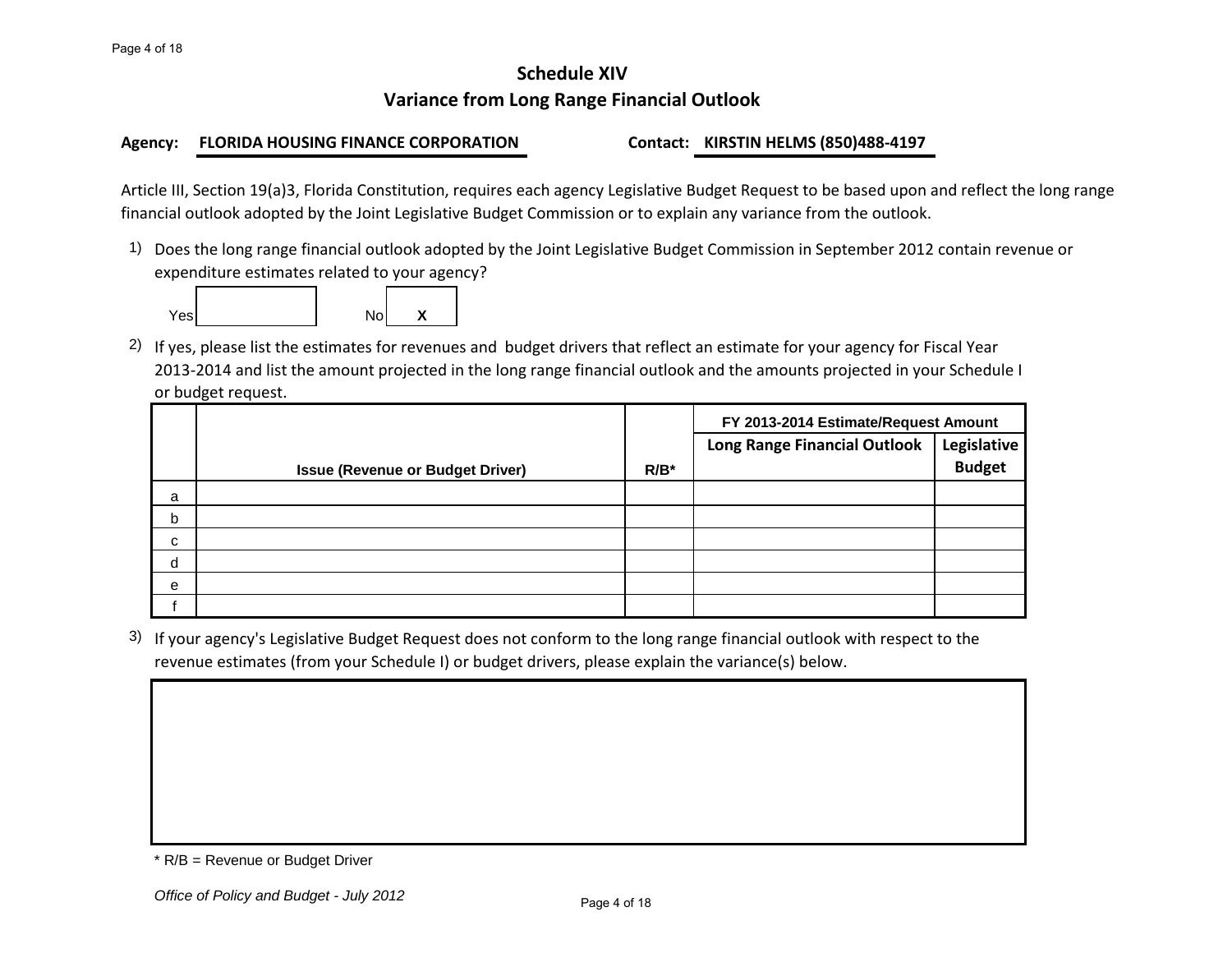# Florida Housing Finance Corporation (Department of Economic Opportunity)

Exhibits or Schedules

Legislative Budget Request 2013-2014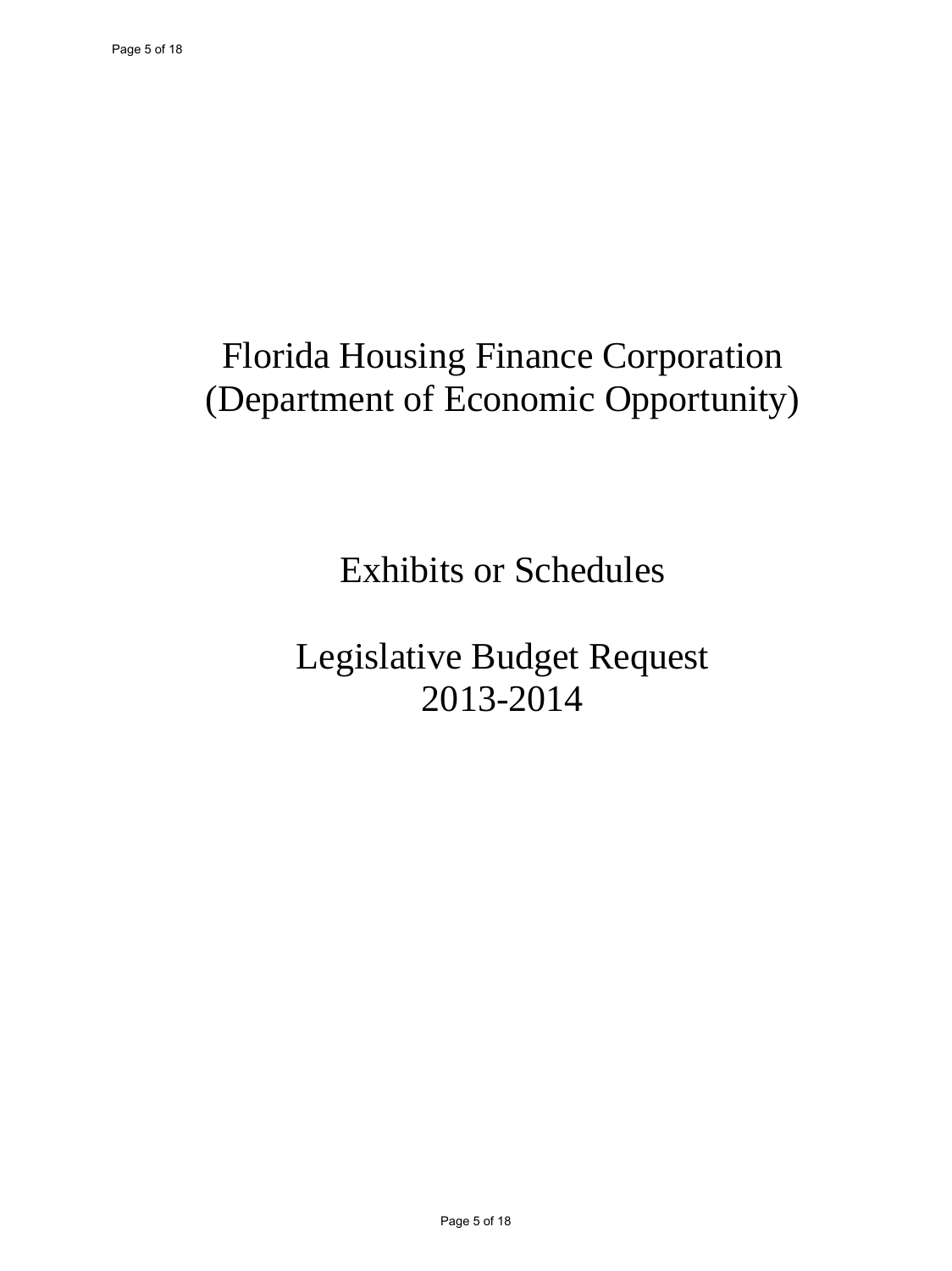# Florida Housing Finance Corporation (Department of Economic Opportunity)

Schedule I Series

Legislative Budget Request 2013-2014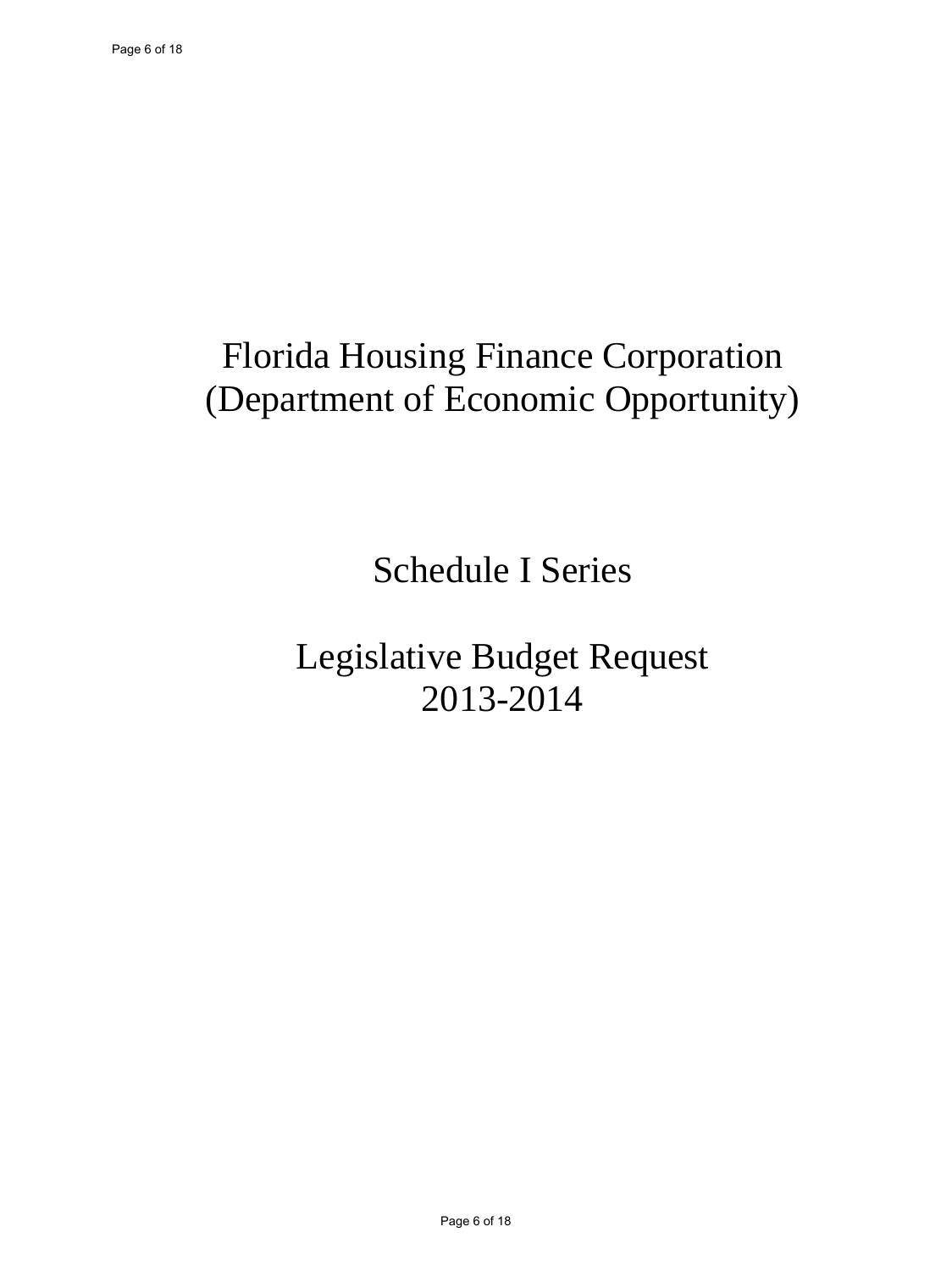### **SCHEDULE IC: RECONCILIATION OF UNRESERVED FUND BALANCE**

| <b>Department Title:</b>                     | <b>Budget Period: 2013 - 2014</b><br><b>Department of Economic Opportunity</b> |                             |                                   |
|----------------------------------------------|--------------------------------------------------------------------------------|-----------------------------|-----------------------------------|
| <b>Trust Fund Title:</b>                     | <b>Local Government Housing Trust Fund</b>                                     |                             |                                   |
| <b>Budget Entity:</b>                        | <b>Housing Finance Corporation (40300600)</b>                                  |                             |                                   |
| <b>LAS/PBS Fund Number:</b>                  | 2250                                                                           |                             |                                   |
|                                              | <b>Balance as of</b><br>6/30/2012                                              | SWFS*<br><b>Adjustments</b> | <b>Adjusted</b><br><b>Balance</b> |
| Chief Financial Officer's (CFO) Cash Balance | (A)<br>139,800,256                                                             | (139,800,256)               |                                   |
| ADD: Other Cash (See Instructions)           | (B)                                                                            | $\sim$                      | $\blacksquare$                    |
| ADD: Investments                             | $\blacksquare$                                                                 | (C)                         | $\blacksquare$                    |
| ADD: Outstanding Accounts Receivable         | (D)<br>3,512,493                                                               |                             | 3,512,493                         |
|                                              | (E)                                                                            |                             |                                   |
| <b>Total Cash plus Accounts Receivable</b>   | 143,312,749 $ $ (F)                                                            | (139,800,256)               | 3,512,493                         |
| <b>LES</b> Allowances for Uncollectibles     |                                                                                | (G)                         |                                   |
| LES Approved "A" Certified Forwards          |                                                                                | (H)                         |                                   |
| Approved "B" Certified Forwards              |                                                                                | (H)                         |                                   |
| Approved "FCO" Certified Forwards            |                                                                                | (H)                         |                                   |
| LESS: Other Accounts Payable (Nonoperating)  | 40,935<br>(1)                                                                  |                             | 40,935                            |
| LESS: <b>Example 2018</b>                    | (J)                                                                            |                             |                                   |
| Unreserved Fund Balance, 07/01/12            | 143,271,814 $ $ (K)                                                            | (139,800,256)               | 3,471,558 **                      |

**nt should agree with Line I, Section IV of the Schedule year and Line A for the following year.**

*Office of Policy and Budget - July 2012*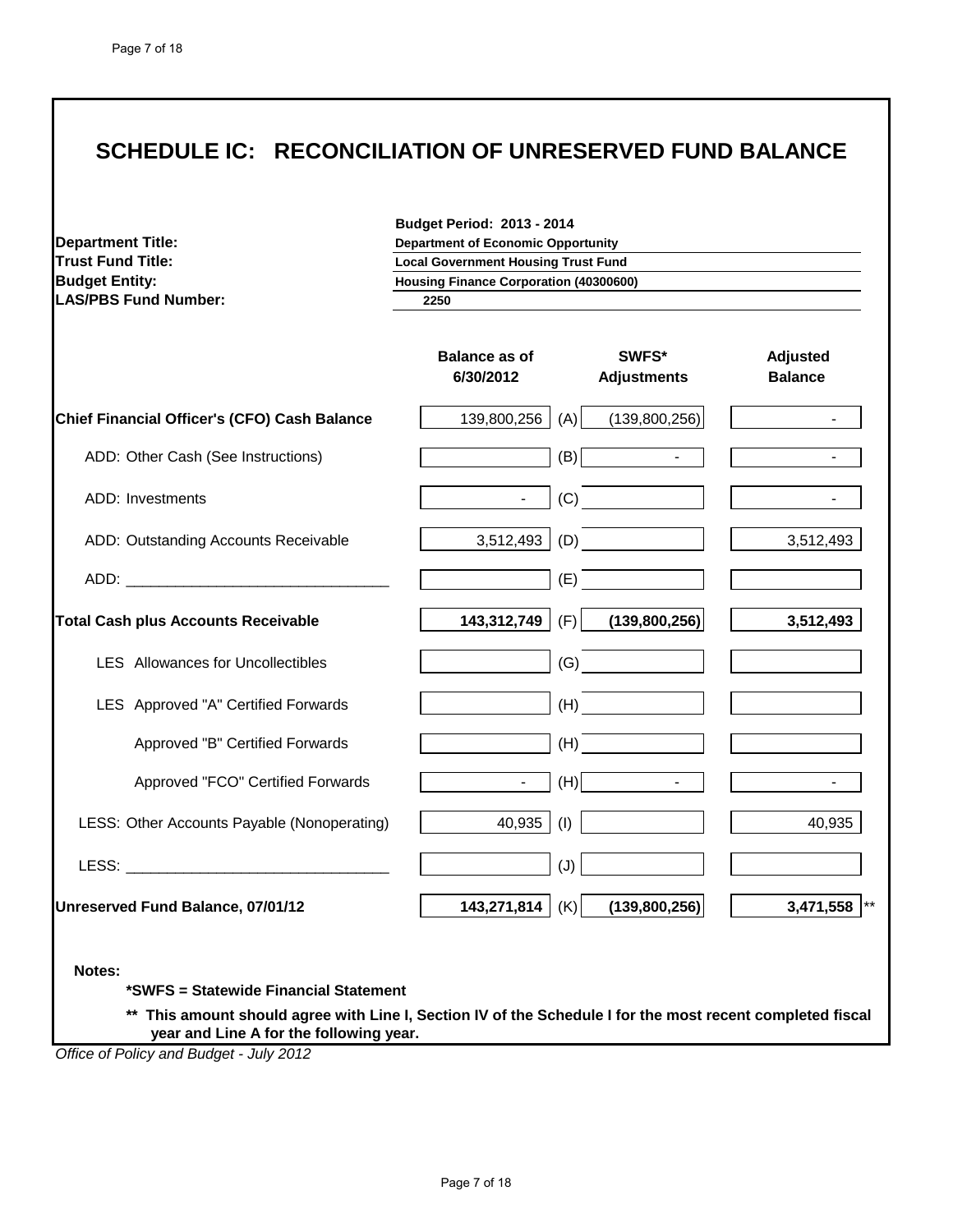#### **SCHEDULE IC: RECONCILIATION OF UNRESERVED FUND BALANCE**

| <b>Department Title:</b><br><b>Trust Fund Title:</b>                                                                                                                           | <b>Budget Period: 2013 - 2014</b><br><b>Department of Economic Opportunity</b><br><b>State Housing Trust Fund</b> |                             |                            |
|--------------------------------------------------------------------------------------------------------------------------------------------------------------------------------|-------------------------------------------------------------------------------------------------------------------|-----------------------------|----------------------------|
| <b>Budget Entity:</b>                                                                                                                                                          | <b>Housing Finance Corporation (40300600)</b>                                                                     |                             |                            |
| <b>LAS/PBS Fund Number:</b>                                                                                                                                                    | 2255                                                                                                              |                             |                            |
|                                                                                                                                                                                | <b>Balance as of</b><br>6/30/2012                                                                                 | SWFS*<br><b>Adjustments</b> | Adjusted<br><b>Balance</b> |
| Chief Financial Officer's (CFO) Cash Balance                                                                                                                                   | $20,247,535$ (A)                                                                                                  | (20, 247, 535)              |                            |
| ADD: Other Cash (See Instructions)                                                                                                                                             | (B)                                                                                                               |                             |                            |
| ADD: Investments                                                                                                                                                               | (C)                                                                                                               |                             |                            |
| ADD: Outstanding Accounts Receivable                                                                                                                                           | $1,431,693$ (D)                                                                                                   |                             | 1,431,693                  |
|                                                                                                                                                                                | (E)                                                                                                               |                             |                            |
| <b>Total Cash plus Accounts Receivable</b>                                                                                                                                     | 21,679,228<br>(F)                                                                                                 | (20, 247, 535)              | 1,431,693                  |
| LESS:<br><b>Allowances for Uncollectibles</b>                                                                                                                                  | (G)                                                                                                               |                             |                            |
| LESS:<br>Approved "A" Certified Forwards                                                                                                                                       | (H)                                                                                                               |                             |                            |
| Approved "B" Certified Forwards                                                                                                                                                | (H)                                                                                                               |                             |                            |
| Approved "FCO" Certified Forwards                                                                                                                                              | (H)                                                                                                               |                             |                            |
| LESS: Other Accounts Payable (Nonoperating)                                                                                                                                    | 870 (I)                                                                                                           |                             | 870                        |
| LESS: <b>LESS: LESS: LESS: LESS: LESS: LESS: LESS: LESS: LESS: LESS: LESS: LESS: LESS: LESS: LESS: LESS: LESS: LESS: LESS: LESS: LESS: LESS: LESS: LESS: LESS: LESS: LESS:</b> | (J)                                                                                                               |                             |                            |
| Unreserved Fund Balance, 07/01/12                                                                                                                                              | 21,678,358 (K)                                                                                                    | (20, 247, 535)              | 1,430,823                  |

**Notes:**

**\*SWFS = Statewide Financial Statement** 

**\*\* This amount should agree with Line I, Section IV of the Schedule I for the most recent completed fiscal year and Line A for the following year.**

*Office of Policy and Budget - July 2012*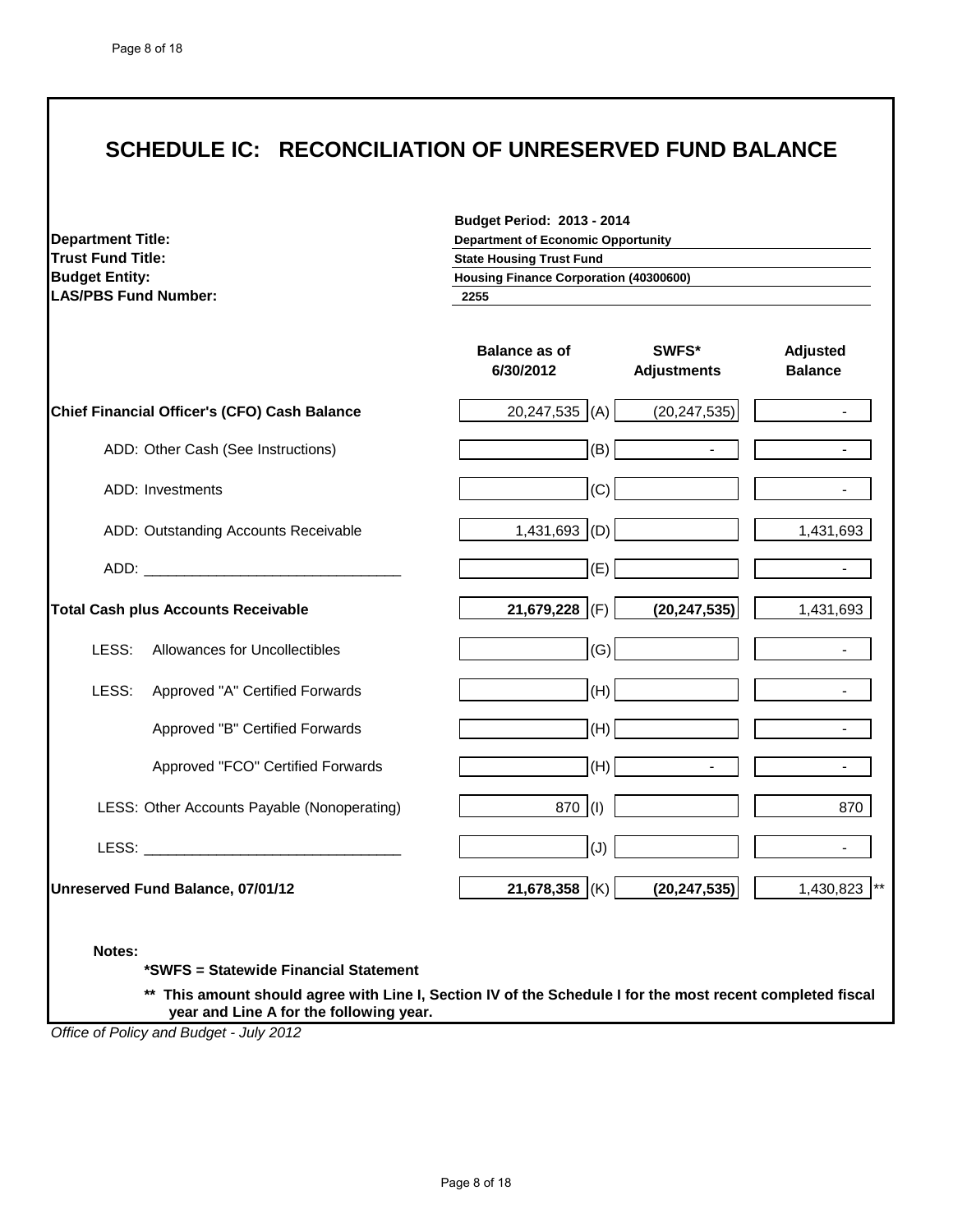|                                                                                     | RECONCILIATION: BEGINNING TRIAL BALANCE TO SCHEDULE I and IC                                                                                           |                   |
|-------------------------------------------------------------------------------------|--------------------------------------------------------------------------------------------------------------------------------------------------------|-------------------|
| <b>Department Title:</b><br><b>Trust Fund Title:</b><br><b>LAS/PBS Fund Number:</b> | <b>Budget Period: 2013 - 2014</b><br>Department of Economic Opportunity<br><b>Local Government Housing Trust Fund</b><br>2250                          |                   |
| <b>BEGINNING TRIAL BALANCE:</b>                                                     |                                                                                                                                                        |                   |
|                                                                                     | Total Fund Balance Per FLAIR Trial Balance, 07/01/12<br>Total all GLC's 5XXXX for governmental funds;<br>GLC 539XX for proprietary and fiduciary funds | (A)               |
|                                                                                     | <b>Subtract Nonspendable Fund Balance (GLC 56XXX)</b>                                                                                                  | (B)               |
|                                                                                     | Add/Subtract Statewide Financial Statement (SWFS)Adjustments :                                                                                         |                   |
|                                                                                     | SWFS Adjustment # and Description                                                                                                                      | (C)               |
|                                                                                     | SWFS Adjustment # and Description                                                                                                                      | (C)               |
|                                                                                     | <b>Add/Subtract Other Adjustment(s):</b>                                                                                                               |                   |
|                                                                                     | Approved "B" Carry Forward (Encumbrances) per LAS/PBS                                                                                                  | (D)               |
|                                                                                     | Approved "C" Carry Forward Total (FCO) per LAS/PBS                                                                                                     | (D)               |
|                                                                                     | A/P not C/F-Operating Categories                                                                                                                       | $3,512,493$ (D)   |
|                                                                                     |                                                                                                                                                        | (40, 935)         |
|                                                                                     |                                                                                                                                                        | (D)               |
|                                                                                     |                                                                                                                                                        | (D)               |
| <b>ADJUSTED BEGINNING TRIAL BALANCE:</b>                                            |                                                                                                                                                        | 3,471,558 $ E $   |
|                                                                                     | UNRESERVED FUND BALANCE, SCHEDULE IC (Line I)                                                                                                          | 3,471,558 $ $ (F) |
| <b>DIFFERENCE:</b>                                                                  |                                                                                                                                                        | $(0)$ $(G)^*$     |
| *SHOULD EQUAL ZERO.                                                                 |                                                                                                                                                        |                   |
|                                                                                     |                                                                                                                                                        |                   |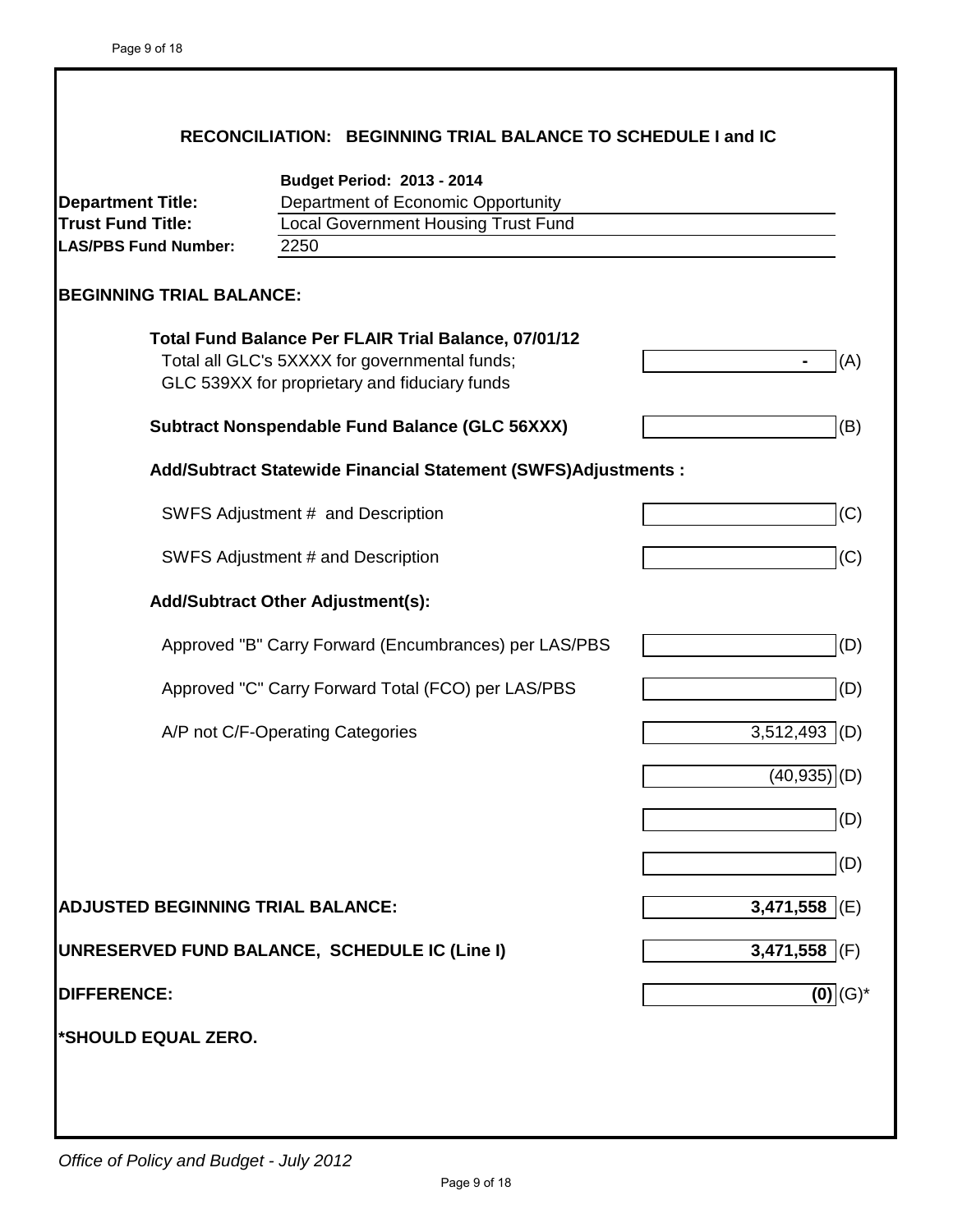|                                                                                     | RECONCILIATION: BEGINNING TRIAL BALANCE TO SCHEDULE I and IC                                                                                           |                   |
|-------------------------------------------------------------------------------------|--------------------------------------------------------------------------------------------------------------------------------------------------------|-------------------|
| <b>Department Title:</b><br><b>Trust Fund Title:</b><br><b>LAS/PBS Fund Number:</b> | <b>Budget Period: 2013 - 2014</b><br>Department of Economic Opportunity<br><b>State Housing Trust Fund</b><br>2255                                     |                   |
| <b>BEGINNING TRIAL BALANCE:</b>                                                     |                                                                                                                                                        |                   |
|                                                                                     | Total Fund Balance Per FLAIR Trial Balance, 07/01/12<br>Total all GLC's 5XXXX for governmental funds;<br>GLC 539XX for proprietary and fiduciary funds | (A)               |
|                                                                                     | <b>Subtract Nonspendable Fund Balance (GLC 56XXX)</b>                                                                                                  | (B)               |
|                                                                                     | Add/Subtract Statewide Financial Statement (SWFS)Adjustments :                                                                                         |                   |
|                                                                                     | SWFS Adjustment # and Description                                                                                                                      | (C)               |
|                                                                                     | SWFS Adjustment # and Description                                                                                                                      | (C)               |
|                                                                                     | <b>Add/Subtract Other Adjustment(s):</b>                                                                                                               |                   |
|                                                                                     | Approved "B" Carry Forward (Encumbrances) per LAS/PBS                                                                                                  | (D)               |
|                                                                                     | Approved "C" Carry Forward Total (FCO) per LAS/PBS                                                                                                     | (D)               |
|                                                                                     | A/P not C/F-Operating Categories                                                                                                                       | 1,431,693 (D)     |
|                                                                                     |                                                                                                                                                        | (870              |
|                                                                                     |                                                                                                                                                        | (D)               |
|                                                                                     |                                                                                                                                                        | (D)               |
| <b>ADJUSTED BEGINNING TRIAL BALANCE:</b>                                            |                                                                                                                                                        | 1,430,823 $ E $   |
|                                                                                     | UNRESERVED FUND BALANCE, SCHEDULE IC (Line I)                                                                                                          | 1,430,823 $ $ (F) |
| <b>DIFFERENCE:</b>                                                                  |                                                                                                                                                        | $(0)$ $(G)^*$     |
| *SHOULD EQUAL ZERO.                                                                 |                                                                                                                                                        |                   |
|                                                                                     |                                                                                                                                                        |                   |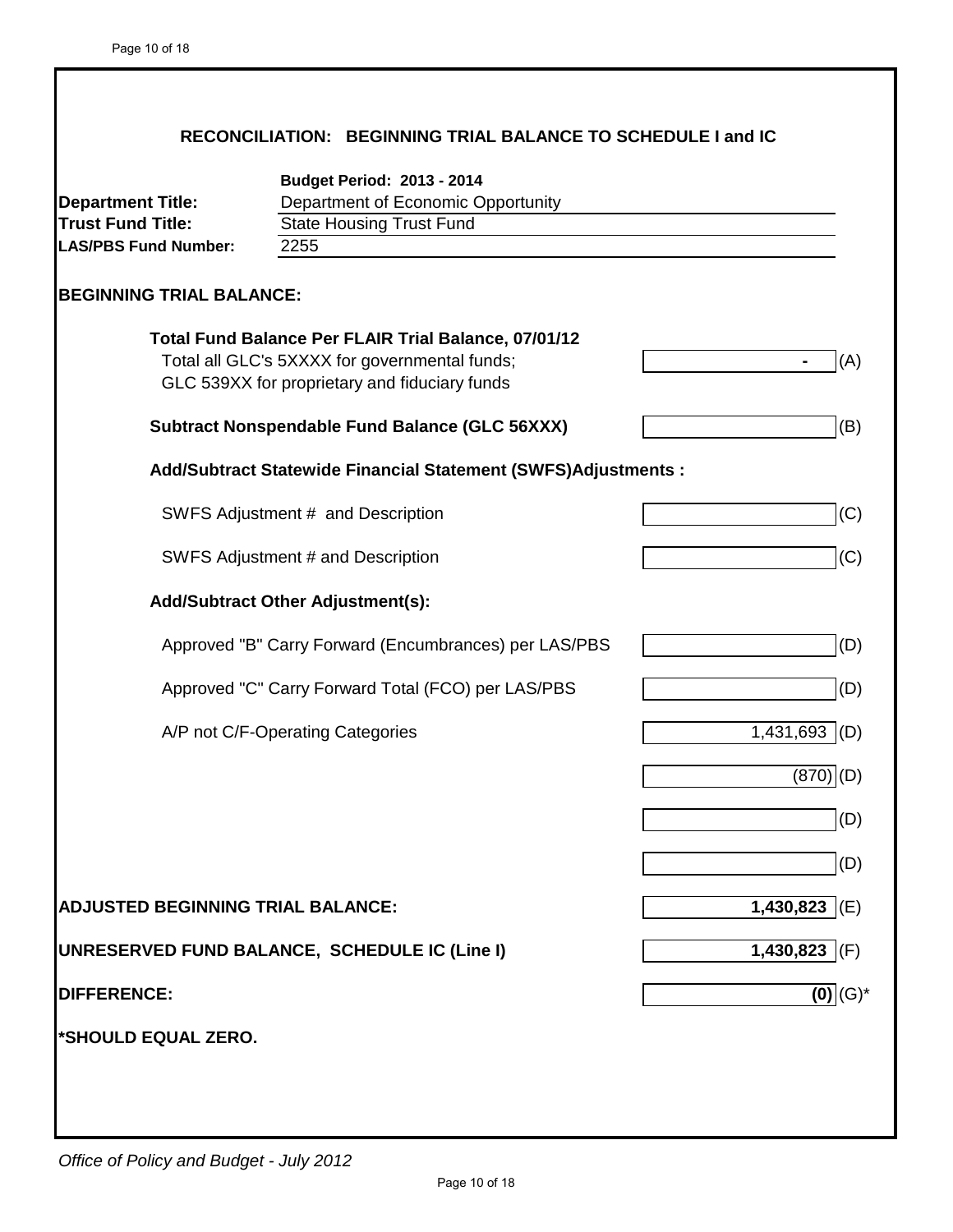### **Fiscal Year 2013-14 LBR Technical Review Checklist**

|                       | Department/Budget Entity (Service): FLORIDA HOUSING FINANCE CORPORATION / AFFORDABLE HOUSING FINANCE                                                                                                                               |     |                    |                       |  |
|-----------------------|------------------------------------------------------------------------------------------------------------------------------------------------------------------------------------------------------------------------------------|-----|--------------------|-----------------------|--|
|                       | Agency Budget Officer/OPB Analyst Name: SUZANNE CHOQUETTE                                                                                                                                                                          |     |                    |                       |  |
|                       | A "Y" indicates "YES" and is acceptable, an "N/J" indicates "NO/Justification Provided" - these require further explanation/justification<br>(additional sheets can be used as necessary), and "TIPS" are other areas to consider. |     |                    |                       |  |
|                       |                                                                                                                                                                                                                                    |     | Program or Service |                       |  |
|                       | Action                                                                                                                                                                                                                             |     |                    | (Budget Entity Codes) |  |
|                       |                                                                                                                                                                                                                                    |     |                    |                       |  |
| 1. GENERAL            |                                                                                                                                                                                                                                    |     |                    |                       |  |
| 1.1                   | Are Columns A01, A02, A04, A05, A36, A93, IA1, IA5, IP1, IV1, IV3 and NV1                                                                                                                                                          |     |                    |                       |  |
|                       | set to TRANSFER CONTROL for DISPLAY status and MANAGEMENT                                                                                                                                                                          |     |                    |                       |  |
|                       | CONTROL for UPDATE status for both the Budget and Trust Fund columns?                                                                                                                                                              |     |                    |                       |  |
|                       | Are Columns A06, A07, A08 and A09 for Fixed Capital Outlay (FCO) set to<br>TRANSFER CONTROL for DISPLAY status only? (CSDI)                                                                                                        |     |                    |                       |  |
|                       |                                                                                                                                                                                                                                    | Yes |                    |                       |  |
| 1.2                   | Is Column A03 set to TRANSFER CONTROL for DISPLAY and UPDATE                                                                                                                                                                       |     |                    |                       |  |
|                       | status for both the Budget and Trust Fund columns? (CSDI)                                                                                                                                                                          | Yes |                    |                       |  |
| <b>AUDITS:</b>        |                                                                                                                                                                                                                                    |     |                    |                       |  |
| 1.3                   | Has Column A03 been copied to Column A12? Run the Exhibit B Audit                                                                                                                                                                  | Yes |                    |                       |  |
| 1.4                   | Comparison Report to verify. (EXBR, EXBA)<br>Has security been set correctly? (CSDR, CSA)                                                                                                                                          | Yes |                    |                       |  |
| <b>TIP</b>            | The agency should prepare the budget request for submission in this order: 1)                                                                                                                                                      |     |                    |                       |  |
|                       | Lock columns as described above; 2) copy Column A03 to Column A12; and 3)                                                                                                                                                          |     |                    |                       |  |
|                       | set Column A12 column security to ALL for DISPLAY status and                                                                                                                                                                       |     |                    |                       |  |
|                       | MANACEMENT CONTROL for LIDDATE status                                                                                                                                                                                              |     |                    |                       |  |
| $\overline{2}$<br>2.1 | <b>EXHIBIT A (EADR, EXA)</b><br>Is the budget entity authority and description consistent with the agency's LRPP                                                                                                                   |     |                    |                       |  |
|                       | and does it conform to the directives provided on page 58 of the LBR                                                                                                                                                               |     |                    |                       |  |
|                       | Instructions?                                                                                                                                                                                                                      | Yes |                    |                       |  |
| 2.2                   | Are the statewide issues generated systematically (estimated expenditures,                                                                                                                                                         |     |                    |                       |  |
|                       | nonrecurring expenditures, etc.) included?                                                                                                                                                                                         | Yes |                    |                       |  |
| 2.3                   | Are the issue codes and titles consistent with Section 3 of the LBR Instructions                                                                                                                                                   | Yes |                    |                       |  |
| 2.4                   | (pages 15 through 30)? Do they clearly describe the issue?<br>Have the coding guidelines in Section $3$ of the LBR Instructions (pages 15                                                                                          |     |                    |                       |  |
|                       | through 30) been followed?                                                                                                                                                                                                         | Yes |                    |                       |  |
|                       | 3. EXHIBIT B (EXBR, EXB)                                                                                                                                                                                                           |     |                    |                       |  |
| 3.1                   | Is it apparent that there is a fund shift and were the issues entered into LAS/PBS                                                                                                                                                 |     |                    |                       |  |
|                       | correctly? Check D-3A funding shift issue 340XXX0 - a unique deduct and                                                                                                                                                            |     |                    |                       |  |
|                       | unique add back issue should be used to ensure fund shifts display correctly on<br>the I RD exhibits                                                                                                                               | N/A |                    |                       |  |
| 3.2                   | Are the 33XXXX0 issues negative amounts only and do not restore nonrecurring                                                                                                                                                       |     |                    |                       |  |
|                       | cuts from a prior year or fund any issues that net to a positive or zero amount?                                                                                                                                                   |     |                    |                       |  |
|                       | Check D-3A issues 33XXXX0 - a unique issue should be used for issues that net                                                                                                                                                      |     |                    |                       |  |
| <b>AUDITS:</b>        | to zero or a positive amount                                                                                                                                                                                                       | N/A |                    |                       |  |
| 3.3                   | Negative Appropriation Category Audit for Agency Request (Columns A03 and                                                                                                                                                          |     |                    |                       |  |
|                       | A04): Are all appropriation categories positive by budget entity at the FSI level?                                                                                                                                                 |     |                    |                       |  |
|                       | Are all nonrecurring amounts less than requested amounts? (NACR, NAC -                                                                                                                                                             |     |                    |                       |  |
|                       | Report should print "No Negative Appropriation Categories Found")                                                                                                                                                                  |     |                    |                       |  |
|                       |                                                                                                                                                                                                                                    | Yes |                    |                       |  |
| 3.4                   | Current Year Estimated Verification Comparison Report: Is Column A02 equal                                                                                                                                                         |     |                    |                       |  |
|                       | to Column B07? (EXBR, EXBC - Report should print "Records Selected Net                                                                                                                                                             | Yes |                    |                       |  |
|                       | To Zero")                                                                                                                                                                                                                          |     |                    |                       |  |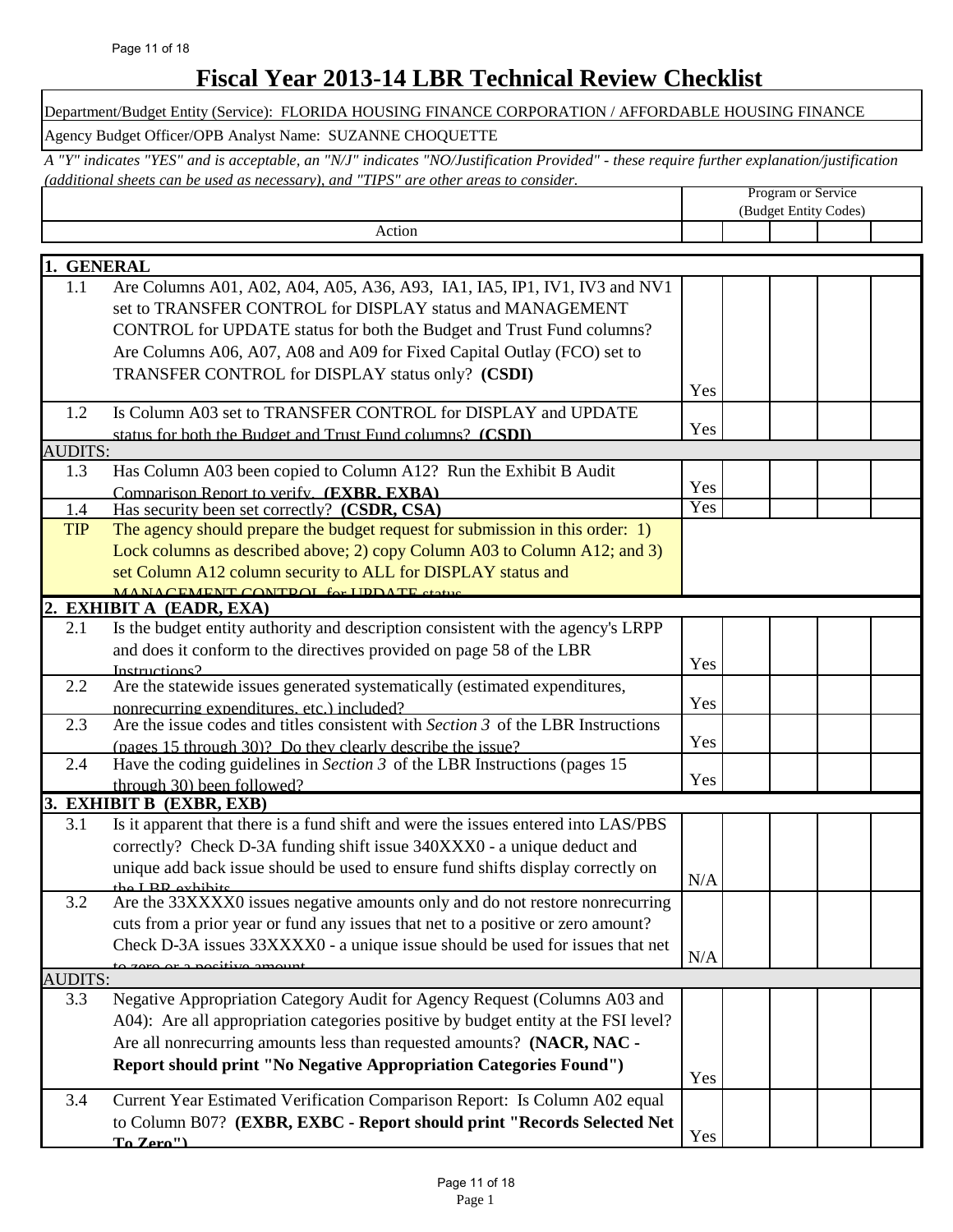|                |                                                                                                                                                                                                                                                                                                                                                                                                               |     | Program or Service<br>(Budget Entity Codes) |  |  |  |
|----------------|---------------------------------------------------------------------------------------------------------------------------------------------------------------------------------------------------------------------------------------------------------------------------------------------------------------------------------------------------------------------------------------------------------------|-----|---------------------------------------------|--|--|--|
|                |                                                                                                                                                                                                                                                                                                                                                                                                               |     |                                             |  |  |  |
|                | Action                                                                                                                                                                                                                                                                                                                                                                                                        |     |                                             |  |  |  |
| <b>TIP</b>     | Generally look for and be able to fully explain significant differences between<br>A02 and A03.                                                                                                                                                                                                                                                                                                               |     |                                             |  |  |  |
| <b>TIP</b>     | Exhibit B - A02 equal to B07: Compares Current Year Estimated column to a<br>backup of A02. This audit is necessary to ensure that the historical detail records<br>have not been adjusted. Records selected should net to zero.                                                                                                                                                                              |     |                                             |  |  |  |
| <b>TIP</b>     | Requests for appropriations which require advance payment authority must use<br>the sub-title "Grants and Aids". For advance payment authority to local units of<br>government, the Aid to Local Government appropriation category (05XXXX)<br>should be used. For advance payment authority to non-profit organizations or<br>other units of state government, the Special Categories appropriation category |     |                                             |  |  |  |
|                | 4. EXHIBIT D (EADR, EXD)                                                                                                                                                                                                                                                                                                                                                                                      |     |                                             |  |  |  |
| 4.1            | Is the program component objective statement consistent with the agency LRPP,<br>and does it conform to the directives provided on page 61 of the LBR<br>Instructions?                                                                                                                                                                                                                                        | Yes |                                             |  |  |  |
| 4.2            | Is the program component code and title used correct?                                                                                                                                                                                                                                                                                                                                                         | Yes |                                             |  |  |  |
| TIP            | Fund shifts or transfers of services or activities between program components will<br>be displayed on an Exhibit D whereas it may not be visible on an Exhibit A.                                                                                                                                                                                                                                             |     |                                             |  |  |  |
|                | 5. EXHIBIT D-1 (ED1R, EXD1)                                                                                                                                                                                                                                                                                                                                                                                   |     |                                             |  |  |  |
| 5.1            | Are all object of expenditures positive amounts? (This is a manual check.)                                                                                                                                                                                                                                                                                                                                    | N/A |                                             |  |  |  |
| <b>AUDITS:</b> |                                                                                                                                                                                                                                                                                                                                                                                                               |     |                                             |  |  |  |
| 5.2            | Do the fund totals agree with the object category totals within each appropriation<br>category? (ED1R, XD1A - Report should print "No Differences Found For<br>This Report")                                                                                                                                                                                                                                  | N/A |                                             |  |  |  |
| 5.3            | FLAIR Expenditure/Appropriation Ledger Comparison Report: Is Column A01<br>less than Column B04? (EXBR, EXBB - Negative differences need to be<br>corrected in Column A01.)                                                                                                                                                                                                                                   | N/A |                                             |  |  |  |
| 5.4            | A01/State Accounts Disbursements and Carry Forward Comparison Report:<br>Does Column A01 equal Column B08? (EXBR, EXBD - Differences need to be<br>corrected in Column A01.)                                                                                                                                                                                                                                  | N/A |                                             |  |  |  |
| <b>TIP</b>     | If objects are negative amounts, the agency must make adjustments to Column<br>A01 to correct the object amounts. In addition, the fund totals must be adjusted<br>to reflect the adjustment made to the object data                                                                                                                                                                                          |     |                                             |  |  |  |
| <b>TIP</b>     | If fund totals and object totals do not agree or negative object amounts exist, the<br>agency must adjust Column A01.                                                                                                                                                                                                                                                                                         |     |                                             |  |  |  |
| <b>TIP</b>     | Exhibit B - A01 less than B04: This audit is to ensure that the disbursements and<br>carry/certifications forward in A01 are less than FY 2011-12 approved budget.<br>Amounts should be positive                                                                                                                                                                                                              |     |                                             |  |  |  |
| <b>TIP</b>     | If B08 is not equal to A01, check the following: 1) the initial FLAIR<br>disbursements or carry forward data load was corrected appropriately in A01; 2)<br>the disbursement data from departmental FLAIR was reconciled to State<br>Accounts; and 3) the FLAIR disbursements did not change after Column B08 was                                                                                             |     |                                             |  |  |  |
|                | 6. EXHIBIT D-3 (ED3R, ED3) (Not required in the LBR - for analytical purposes only.)                                                                                                                                                                                                                                                                                                                          |     |                                             |  |  |  |
| 6.1            | Are issues appropriately aligned with appropriation categories?                                                                                                                                                                                                                                                                                                                                               | Yes |                                             |  |  |  |
| <b>TIP</b>     | Exhibit D-3 is no longer required in the budget submission but may be needed for<br>this particular appropriation category/issue sort. Exhibit D-3 is also a useful<br>report when identifying negative appropriation category problems.                                                                                                                                                                      |     |                                             |  |  |  |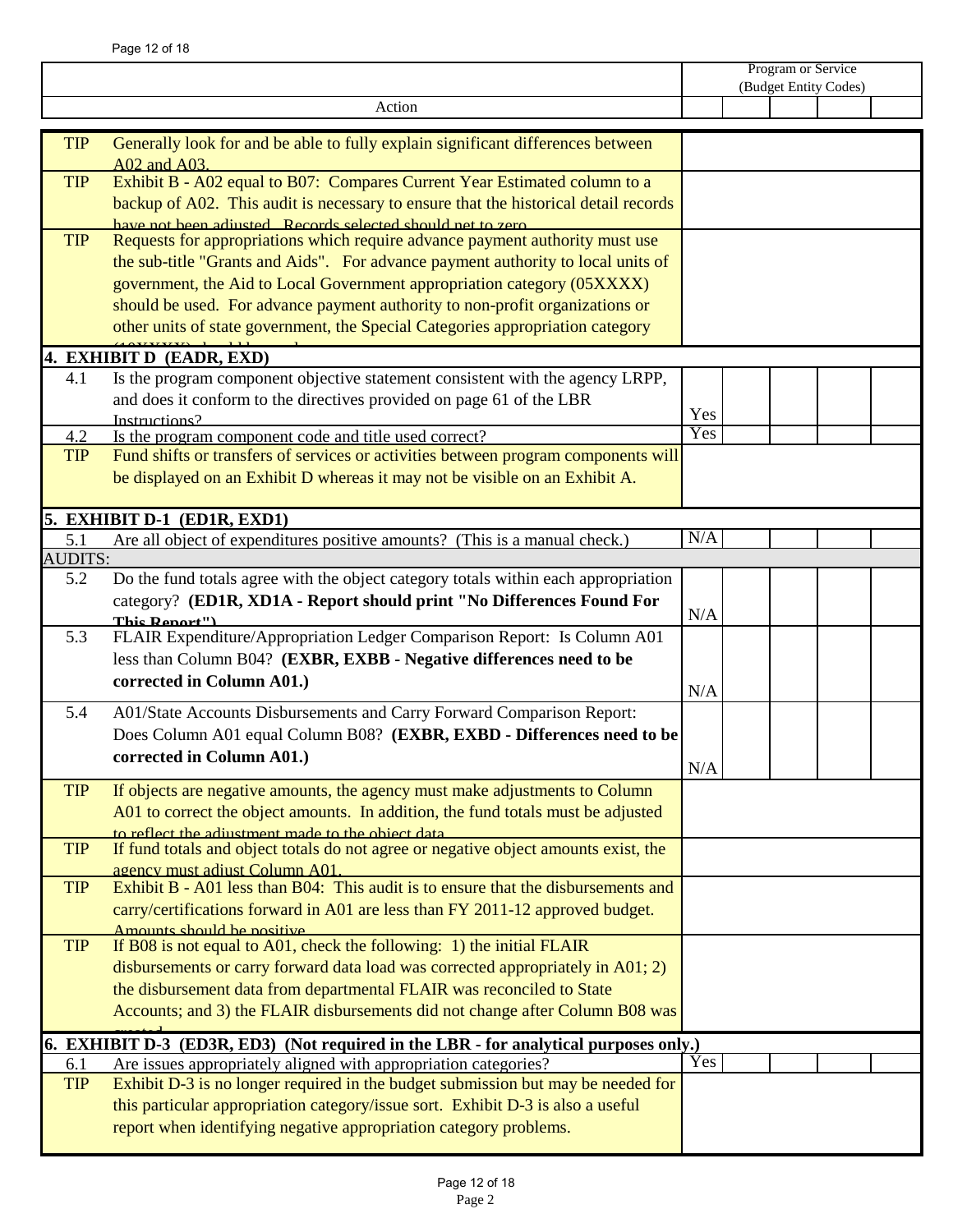|      |                                                                                                                                                             | Program or Service<br>(Budget Entity Codes) |  |  |  |  |
|------|-------------------------------------------------------------------------------------------------------------------------------------------------------------|---------------------------------------------|--|--|--|--|
|      | Action                                                                                                                                                      |                                             |  |  |  |  |
|      |                                                                                                                                                             |                                             |  |  |  |  |
| 7.1  | 7. EXHIBIT D-3A (EADR, ED3A)<br>Are the issue titles correct and do they clearly identify the issue? (See pages 15                                          |                                             |  |  |  |  |
|      | through 30 of the LBR Instructions.)                                                                                                                        | Yes                                         |  |  |  |  |
| 7.2  | Does the issue narrative adequately explain the agency's request and is the                                                                                 |                                             |  |  |  |  |
|      | explanation consistent with the LRPP? (See page 66-67 of the LBR Instructions.)                                                                             |                                             |  |  |  |  |
|      |                                                                                                                                                             | Yes                                         |  |  |  |  |
| 7.3  | Does the narrative for Information Technology (IT) issue follow the additional                                                                              |                                             |  |  |  |  |
|      | narrative requirements described on pages 68 through 70 of the LBR Instructions?                                                                            | N/A                                         |  |  |  |  |
| 7.4  | Are all issues with an IT component identified with a "Y" in the "IT                                                                                        |                                             |  |  |  |  |
|      | COMPONENT?" field? If the issue contains an IT component, has that                                                                                          |                                             |  |  |  |  |
|      | component been identified and documented?                                                                                                                   | N/A                                         |  |  |  |  |
| 7.5  | Does the issue narrative explain any variances from the Standard Expense and                                                                                |                                             |  |  |  |  |
|      | Human Resource Services Assessments package? Is the nonrecurring portion in                                                                                 |                                             |  |  |  |  |
|      | the nonrecurring column? (See pages E-4 and E-5 of the LBR Instructions.)                                                                                   |                                             |  |  |  |  |
|      |                                                                                                                                                             | N/A                                         |  |  |  |  |
| 7.6  | Does the salary rate request amount accurately reflect any new requests and are                                                                             |                                             |  |  |  |  |
|      | the amounts proportionate to the Salaries and Benefits request? Note: Salary rate<br>should always be annualized                                            | N/A                                         |  |  |  |  |
| 7.7  | Does the issue narrative thoroughly explain/justify all Salaries and Benefits                                                                               |                                             |  |  |  |  |
|      | amounts entered into the Other Salary Amounts transactions (OADA/C)?                                                                                        |                                             |  |  |  |  |
|      | Amounts entered into OAD are reflected in the Position Detail of Salaries and                                                                               |                                             |  |  |  |  |
|      | Repetite section of the Exhibit D 3A                                                                                                                        | N/A                                         |  |  |  |  |
| 7.8  | Does the issue narrative include the Consensus Estimating Conference forecast,                                                                              | N/A                                         |  |  |  |  |
| 7.9  | where appropriate?<br>Does the issue narrative reference the specific county(ies) where applicable?                                                         |                                             |  |  |  |  |
|      |                                                                                                                                                             | N/A                                         |  |  |  |  |
| 7.10 | Do the 160XXX0 issues reflect budget amendments that have been approved (or                                                                                 |                                             |  |  |  |  |
|      | in the process of being approved) and that have a recurring impact (including                                                                               |                                             |  |  |  |  |
|      | Lump Sums)? Have the approved budget amendments been entered in Column                                                                                      |                                             |  |  |  |  |
|      | A 18 ac instructed in Mamo #12 0022                                                                                                                         | N/A                                         |  |  |  |  |
| 7.11 | When appropriate are there any 160XXX0 issues included to delete positions<br>placed in reserve in the OPB Position and Rate Ledger (e.g. unfunded grants)? |                                             |  |  |  |  |
|      | Note: Lump sum appropriations not yet allocated should not be deleted. (PLRR,                                                                               |                                             |  |  |  |  |
|      | $\mathbf{D}$ $\mathbf{I}$ $\mathbf{M}$ $\mathbf{\Omega}$                                                                                                    | N/A                                         |  |  |  |  |
| 7.12 | Does the issue narrative include plans to satisfy additional space requirements                                                                             |                                             |  |  |  |  |
|      | when requesting additional positions?                                                                                                                       | N/A                                         |  |  |  |  |
| 7.13 | Has the agency included a 160XXX0 issue and 210XXXX and 260XXX0 issues                                                                                      | N/A                                         |  |  |  |  |
| 7.14 | as required for lump sum distributions?<br>Do the amounts reflect appropriate FSI assignments?                                                              | Yes                                         |  |  |  |  |
| 7.15 | Do the issues relating to salary and benefits have an "A" in the fifth position of                                                                          |                                             |  |  |  |  |
|      | the issue code (XXXXAXX) and are they self-contained (not combined with                                                                                     |                                             |  |  |  |  |
|      | other issues)? (See page 29 and 88 of the LBR Instructions.)                                                                                                |                                             |  |  |  |  |
|      |                                                                                                                                                             | N/A                                         |  |  |  |  |
| 7.16 | Do the issues relating to <i>Information Technology (IT)</i> have a "C" in the sixth                                                                        |                                             |  |  |  |  |
|      | position of the issue code (36XXXCX) and are the correct issue codes used                                                                                   |                                             |  |  |  |  |
|      | (361XXC0, 362XXC0, 363XXC0, 17C01C0, 17C02C0, 17C03C0, 24010C0,<br>$33001C0 \text{ or } 55C01C02$                                                           | N/A                                         |  |  |  |  |
| 7.17 | Are the issues relating to major audit findings and recommendations properly                                                                                |                                             |  |  |  |  |
|      | coded (4A0XXX0, 4B0XXX0)?                                                                                                                                   | N/A                                         |  |  |  |  |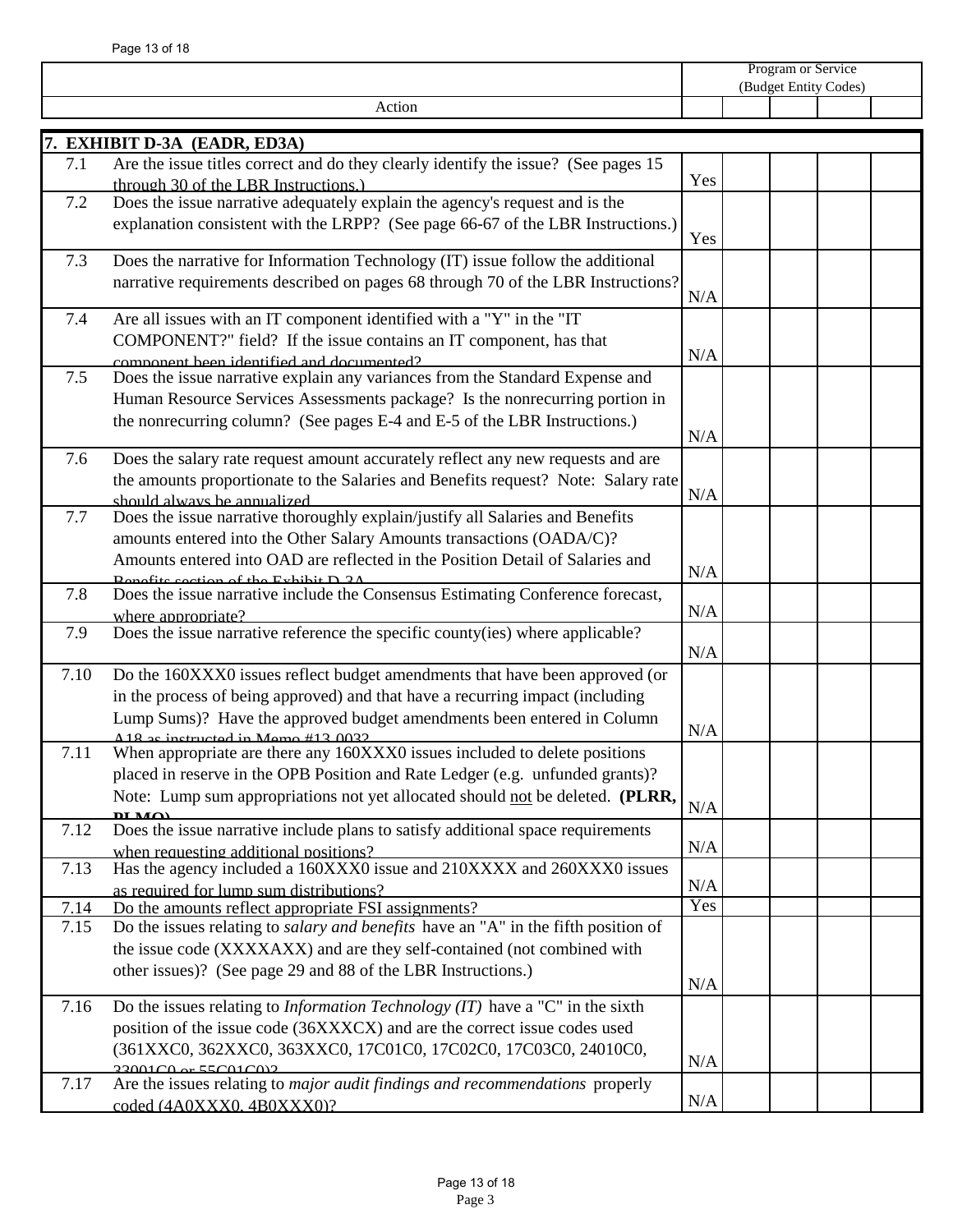|               |                                                                                                                                                                  |     | Program or Service    |  |  |  |
|---------------|------------------------------------------------------------------------------------------------------------------------------------------------------------------|-----|-----------------------|--|--|--|
|               |                                                                                                                                                                  |     | (Budget Entity Codes) |  |  |  |
|               | Action                                                                                                                                                           |     |                       |  |  |  |
| 7.18          | Does the issue narrative identify the strategy or strategies in the Five Year                                                                                    |     |                       |  |  |  |
|               | Statewide Strategic Plan for Economic Development as requested in Memo# 13-                                                                                      |     |                       |  |  |  |
|               | 010?                                                                                                                                                             | Yes |                       |  |  |  |
| <b>AUDIT:</b> |                                                                                                                                                                  |     |                       |  |  |  |
| 7.19          | Are all FSI's equal to '1', '2', '3', or '9'? There should be no FSI's equal to '0'.                                                                             |     |                       |  |  |  |
|               | (EADR. FSIA - Report should print "No Records Selected For Reporting")                                                                                           | Yes |                       |  |  |  |
| 7.20          | Does the General Revenue for 160XXXX (Adjustments to Current Year                                                                                                |     |                       |  |  |  |
|               | Expenditures) issues net to zero? (GENR, LBR1)                                                                                                                   | N/A |                       |  |  |  |
| 7.21          | Does the General Revenue for 180XXXX (Intra-Agency Reorganizations) issues                                                                                       |     |                       |  |  |  |
|               | net to zero? (GENR, LBR2)                                                                                                                                        | N/A |                       |  |  |  |
| 7.22          | Does the General Revenue for 200XXXX (Estimated Expenditures Realignment)                                                                                        |     |                       |  |  |  |
|               | issues net to zero? (GENR, LBR3)                                                                                                                                 | N/A |                       |  |  |  |
| 7.23          | Have FCO appropriations been entered into the nonrecurring column A04?                                                                                           |     |                       |  |  |  |
|               | (GENR, LBR4 - Report should print "No Records Selected For Reporting"                                                                                            |     |                       |  |  |  |
|               | or a listing of D-3A issue(s) assigned to Debt Service (IOE N) or in some                                                                                        | N/A |                       |  |  |  |
| <b>TIP</b>    | agege State Capital Autley - Dublic Education Capital Autley (IAE I))<br>Salaries and Benefits amounts entered using the OADA/C transactions must be             |     |                       |  |  |  |
|               | thoroughly justified in the D-3A issue narrative. Agencies can run                                                                                               |     |                       |  |  |  |
|               | <b>OADA/OADR</b> from STAM to identify the amounts entered into OAD and ensure                                                                                   |     |                       |  |  |  |
|               | these entries have been thoroughly explained in the D-3A issue narrative.                                                                                        |     |                       |  |  |  |
|               |                                                                                                                                                                  |     |                       |  |  |  |
| <b>TIP</b>    | The issue narrative must completely and thoroughly explain and justify each D-                                                                                   |     |                       |  |  |  |
|               | 3A issue. Agencies must ensure it provides the information necessary for the                                                                                     |     |                       |  |  |  |
|               | OPB and legislative analysts to have a complete understanding of the issue                                                                                       |     |                       |  |  |  |
|               | submitted. Thoroughly review pages 66 through 70 of the LBR Instructions.                                                                                        |     |                       |  |  |  |
|               |                                                                                                                                                                  |     |                       |  |  |  |
| <b>TIP</b>    | Check BAPS to verify status of budget amendments. Check for reapprovals not                                                                                      |     |                       |  |  |  |
|               | picked up in the General Appropriations Act. Verify that Lump Sum                                                                                                |     |                       |  |  |  |
|               | appropriations in Column A02 do not appear in Column A03. Review budget                                                                                          |     |                       |  |  |  |
|               | amendments to verify that 160XXX0 issue amounts correspond accurately and                                                                                        |     |                       |  |  |  |
| <b>TIP</b>    | <u>novo Lov Comovol Domonuo Lundo —</u><br>If an agency is receiving federal funds from another agency the FSI should $= 9$                                      |     |                       |  |  |  |
|               |                                                                                                                                                                  |     |                       |  |  |  |
|               | (Transfer - Recipient of Federal Funds). The agency that originally receives the<br>funds directly from the federal agency should use $FSI = 3$ (Federal Funds). |     |                       |  |  |  |
|               |                                                                                                                                                                  |     |                       |  |  |  |
| <b>TIP</b>    | If an appropriation made in the FY 2012-13 General Appropriations Act                                                                                            |     |                       |  |  |  |
|               | duplicates an appropriation made in substantive legislation, the agency must                                                                                     |     |                       |  |  |  |
|               | create a unique deduct nonrecurring issue to eliminate the duplicated                                                                                            |     |                       |  |  |  |
|               | ristian. Normally this is taken care of through line item yets                                                                                                   |     |                       |  |  |  |
|               | 8. SCHEDULE I & RELATED DOCUMENTS (SC1R, SC1 - Budget Entity Level or SC1R, SC1D - Department Level)                                                             |     |                       |  |  |  |
|               |                                                                                                                                                                  |     |                       |  |  |  |
| 8.1           | Has a separate department level Schedule I and supporting documents package                                                                                      |     |                       |  |  |  |
|               | been submitted by the agency?                                                                                                                                    | Yes |                       |  |  |  |
| 8.2           | Has a Schedule I and Schedule IB been completed in LAS/PBS for each operating                                                                                    |     |                       |  |  |  |
|               | trust fund?                                                                                                                                                      | Yes |                       |  |  |  |
| 8.3           | Have the appropriate Schedule I supporting documents been included for the trust                                                                                 | Yes |                       |  |  |  |
|               | funds (Schedule IA, Schedule IC, and Reconciliation to Trial Balance)?                                                                                           |     |                       |  |  |  |
| 8.4           | Have the Examination of Regulatory Fees Part I and Part II forms been included                                                                                   | N/A |                       |  |  |  |
|               | for the applicable regulatory programs?                                                                                                                          |     |                       |  |  |  |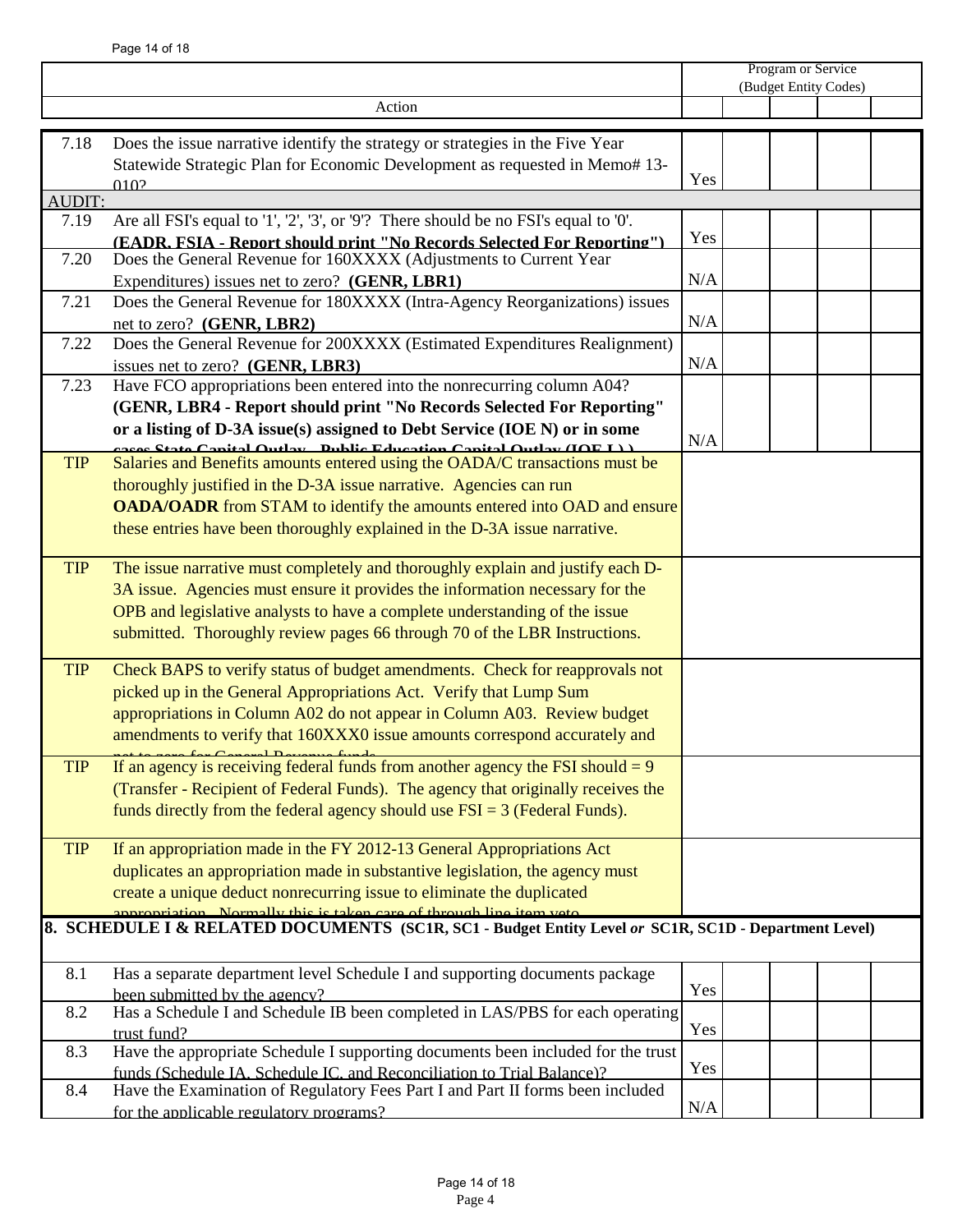|      |                                                                                                         | Program or Service    |  |  |  |  |
|------|---------------------------------------------------------------------------------------------------------|-----------------------|--|--|--|--|
|      |                                                                                                         | (Budget Entity Codes) |  |  |  |  |
|      | Action                                                                                                  |                       |  |  |  |  |
|      |                                                                                                         |                       |  |  |  |  |
| 8.5  | Have the required detailed narratives been provided (5% trust fund reserve                              |                       |  |  |  |  |
|      | narrative; method for computing the distribution of cost for general management                         |                       |  |  |  |  |
|      | and administrative services narrative; adjustments narrative; revenue estimating                        | Yes                   |  |  |  |  |
| 8.6  | methodology nerretive)?<br>Has the Inter-Agency Transfers Reported on Schedule I form been included as  |                       |  |  |  |  |
|      | applicable for transfers totaling \$100,000 or more for the fiscal year?                                |                       |  |  |  |  |
|      |                                                                                                         | N/A                   |  |  |  |  |
|      |                                                                                                         |                       |  |  |  |  |
| 8.7  | If the agency is scheduled for the annual trust fund review this year, have the                         |                       |  |  |  |  |
|      | Schedule ID and applicable draft legislation been included for recreation,                              | N/A                   |  |  |  |  |
|      | modification or termination of existing trust funds?                                                    |                       |  |  |  |  |
| 8.8  | If the agency is scheduled for the annual trust fund review this year, have the                         |                       |  |  |  |  |
|      | necessary trust funds been requested for creation pursuant to section                                   |                       |  |  |  |  |
|      | 215.32(2)(b), Florida Statutes - including the Schedule ID and applicable                               | N/A                   |  |  |  |  |
| 8.9  | legislation?<br>Are the revenue codes correct? In the case of federal revenues, has the agency          |                       |  |  |  |  |
|      | appropriately identified direct versus indirect receipts (object codes 000700,                          |                       |  |  |  |  |
|      |                                                                                                         |                       |  |  |  |  |
|      | 000750, 000799, 001510 and 001599)? For non-grant federal revenues, is the                              |                       |  |  |  |  |
|      | correct revenue code identified (codes 000504, 000119, 001270, 001870,                                  | Yes                   |  |  |  |  |
| 8.10 | Are the statutory authority references correct?                                                         | Yes                   |  |  |  |  |
| 8.11 | Are the General Revenue Service Charge percentage rates used for each revenue                           |                       |  |  |  |  |
|      | source correct? (Refer to Chapter 2009-78, Laws of Florida, for appropriate                             |                       |  |  |  |  |
|      | general revenue service charge percentage rates)                                                        | Yes                   |  |  |  |  |
| 8.12 | Is this an accurate representation of revenues based on the most recent Consensus                       |                       |  |  |  |  |
|      | <b>Estimating Conference forecasts?</b>                                                                 | Yes                   |  |  |  |  |
| 8.13 | If there is no Consensus Estimating Conference forecast available, do the revenue                       |                       |  |  |  |  |
|      | estimates appear to be reasonable?                                                                      | N/A                   |  |  |  |  |
| 8.14 | Are the federal funds revenues reported in Section I broken out by individual                           |                       |  |  |  |  |
|      | grant? Are the correct CFDA codes used?                                                                 | N/A                   |  |  |  |  |
| 8.15 | Are anticipated grants included and based on the state fiscal year (rather than                         |                       |  |  |  |  |
|      | federal fiscal year)?                                                                                   | N/A                   |  |  |  |  |
|      | 8.16 Are the Schedule I revenues consistent with the FSI's reported in the Exhibit D-                   |                       |  |  |  |  |
|      | 3A2                                                                                                     | Yes                   |  |  |  |  |
| 8.17 | If applicable, are nonrecurring revenues entered into Column A04?                                       | N/A                   |  |  |  |  |
| 8.18 | Has the agency certified the revenue estimates in columns $A02$ and $\overline{A03}$ to be the          |                       |  |  |  |  |
|      | latest and most accurate available? Does the certification include a statement that                     |                       |  |  |  |  |
|      | the agency will notify OPB of any significant changes in revenue estimates that                         |                       |  |  |  |  |
|      | occur prior to the Governor's Budget Recommendations being issued?                                      |                       |  |  |  |  |
|      |                                                                                                         | Yes                   |  |  |  |  |
| 8.19 | Is a 5% trust fund reserve reflected in Section II? If not, is sufficient justification                 |                       |  |  |  |  |
|      | provided for exemption? Are the additional narrative requirements provided?                             | Yes                   |  |  |  |  |
| 8.20 | Are appropriate service charge nonoperating amounts included in Section II?                             |                       |  |  |  |  |
|      |                                                                                                         | Yes                   |  |  |  |  |
| 8.21 | Are nonoperating expenditures to other budget entities/departments cross-                               |                       |  |  |  |  |
|      | referenced accurately?                                                                                  | Yes                   |  |  |  |  |
| 8.22 | Do transfers balance between funds (within the agency as well as between                                |                       |  |  |  |  |
|      | agencies)? (See also 8.6 for required transfer confirmation of amounts totaling                         | Yes                   |  |  |  |  |
| 8.23 | $$100,000$ or more)<br>Are nonoperating expenditures recorded in Section II and adjustments recorded in |                       |  |  |  |  |
|      |                                                                                                         |                       |  |  |  |  |
|      | Section III?                                                                                            | Yes                   |  |  |  |  |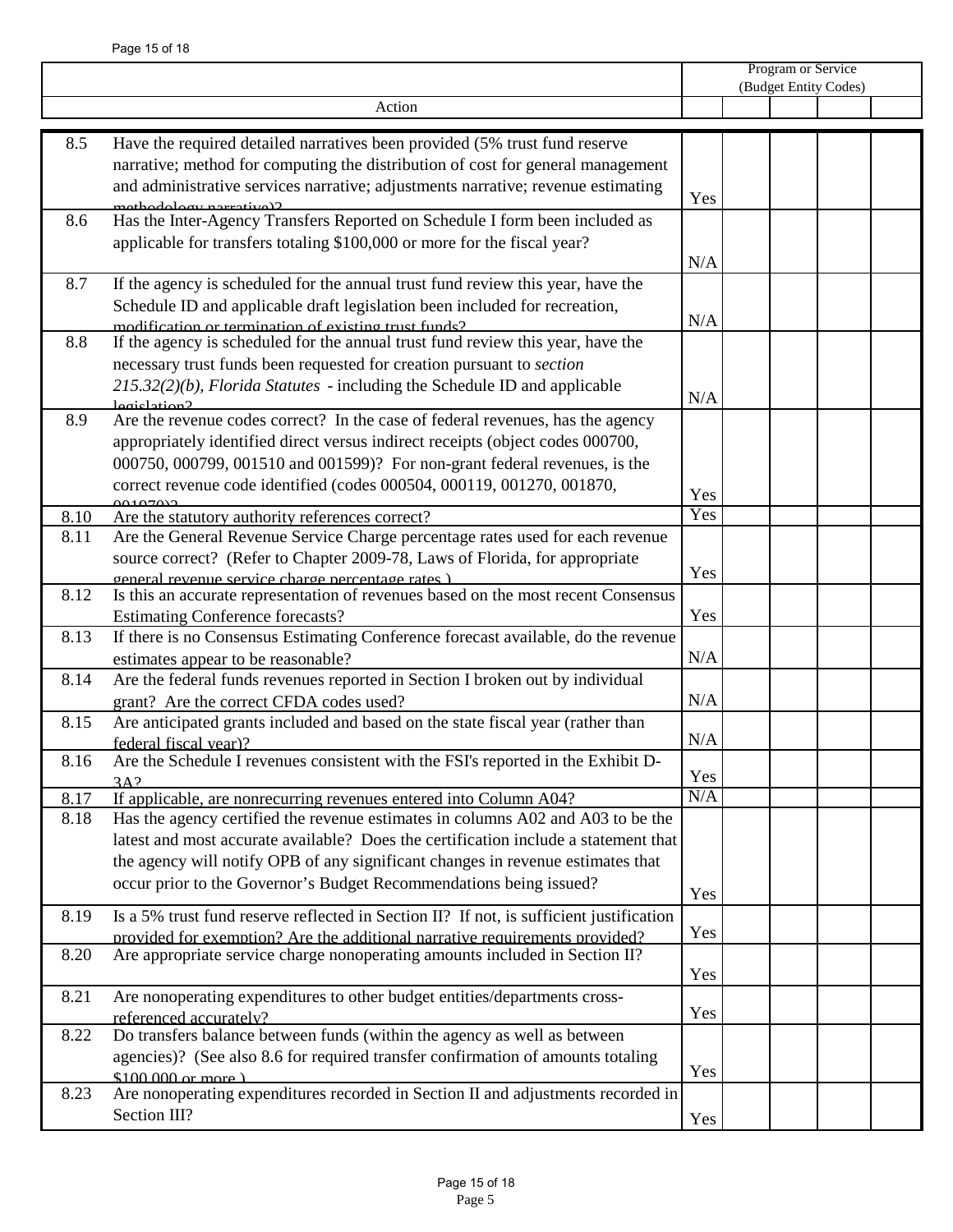|            |                                                                                                                                                                                                                                                                                                                       | Program or Service<br>(Budget Entity Codes) |  |  |  |  |
|------------|-----------------------------------------------------------------------------------------------------------------------------------------------------------------------------------------------------------------------------------------------------------------------------------------------------------------------|---------------------------------------------|--|--|--|--|
|            | Action                                                                                                                                                                                                                                                                                                                |                                             |  |  |  |  |
|            |                                                                                                                                                                                                                                                                                                                       |                                             |  |  |  |  |
| 8.24       | Are prior year September operating reversions appropriately shown in column<br>A01?                                                                                                                                                                                                                                   | N/A                                         |  |  |  |  |
| 8.25       | Are current year September operating reversions appropriately shown in column<br>A02?                                                                                                                                                                                                                                 | N/A                                         |  |  |  |  |
| 8.26       | Does the Schedule IC properly reflect the unreserved fund balance for each trust<br>fund as defined by the LBR Instructions, and is it reconciled to the agency<br>accounting records?                                                                                                                                | Yes                                         |  |  |  |  |
| 8.27       | Does Column A01 of the Schedule I accurately represent the actual prior year<br>accounting data as reflected in the agency accounting records, and is it provided<br>in sufficient detail for analysis?                                                                                                               | Yes                                         |  |  |  |  |
| 8.28       | Does Line I of Column A01 (Schedule I) equal Line K of the Schedule IC?                                                                                                                                                                                                                                               | Yes                                         |  |  |  |  |
| AUDITS:    |                                                                                                                                                                                                                                                                                                                       |                                             |  |  |  |  |
| 8.29       | Is Line I a positive number? (If not, the agency must adjust the budget request to<br>eliminate the deficit).                                                                                                                                                                                                         | Yes                                         |  |  |  |  |
| 8.30       | Is the June 30 Adjusted Unreserved Fund Balance (Line I) equal to the July 1<br>Unreserved Fund Balance (Line A) of the following year? If a Schedule IB was<br>prepared, do the totals agree with the Schedule I, Line I? (SC1R, SC1A - Report<br>chauld nuint "No Dicovananaige Friet Fax This Danaut")             | Yes                                         |  |  |  |  |
| 8.31       | Has a Department Level Reconciliation been provided for each trust fund and<br>does Line A of the Schedule I equal the CFO amount? If not, the agency must<br>correct Line A. (SC1R, DEPT)                                                                                                                            | Yes                                         |  |  |  |  |
| <b>TIP</b> | The Schedule I is the most reliable source of data concerning the trust funds. It is<br>very important that this schedule is as accurate as possible!                                                                                                                                                                 |                                             |  |  |  |  |
| <b>TIP</b> | Determine if the agency is scheduled for trust fund review. (See page 125 of the<br>LBR Instructions.) Transaction DFTR in LAS/PBS is also available and provides<br>an I BR review date for each trust fund                                                                                                          |                                             |  |  |  |  |
| <b>TIP</b> | Review the unreserved fund balances and compare revenue totals to expenditure<br>totals to determine and understand the trust fund status.                                                                                                                                                                            |                                             |  |  |  |  |
| <b>TIP</b> | Typically nonoperating expenditures and revenues should not be a negative<br>number. Any negative numbers must be fully justified.                                                                                                                                                                                    |                                             |  |  |  |  |
|            | 9. SCHEDULE II (PSCR, SC2)                                                                                                                                                                                                                                                                                            |                                             |  |  |  |  |
| AUDIT:     |                                                                                                                                                                                                                                                                                                                       |                                             |  |  |  |  |
| 9.1        | Is the pay grade minimum for salary rate utilized for positions in segments 2 and<br>3? (BRAR, BRAA - Report should print "No Records Selected For This<br>Request") Note: Amounts other than the pay grade minimum should be fully<br>justified in the D-3A issue narrative. (See Base Rate Audit on page 157 of the | N/A                                         |  |  |  |  |
|            | 10. SCHEDULE III (PSCR, SC3)                                                                                                                                                                                                                                                                                          |                                             |  |  |  |  |
| 10.1       | Is the appropriate lapse amount applied in Segment 3? (See page 90 of the LBR<br>Instructions.)                                                                                                                                                                                                                       | N/A                                         |  |  |  |  |
| 10.2       | Are amounts in Other Salary Amount appropriate and fully justified? (See page<br>97 of the LBR Instructions for appropriate use of the OAD transaction.) Use<br>OADI or OADR to identify agency other salary amounts requested.                                                                                       | N/A                                         |  |  |  |  |
|            | 11. SCHEDULE IV (EADR, SC4)                                                                                                                                                                                                                                                                                           |                                             |  |  |  |  |
| 11.1       | Are the correct Information Technology (IT) issue codes used?                                                                                                                                                                                                                                                         | N/A                                         |  |  |  |  |
| <b>TIP</b> | If IT issues are not coded correctly (with "C" in 6th position), they will not appear<br>in the Schedule IV.                                                                                                                                                                                                          |                                             |  |  |  |  |
|            | 12. SCHEDULE VIIIA (EADR, SC8A)                                                                                                                                                                                                                                                                                       |                                             |  |  |  |  |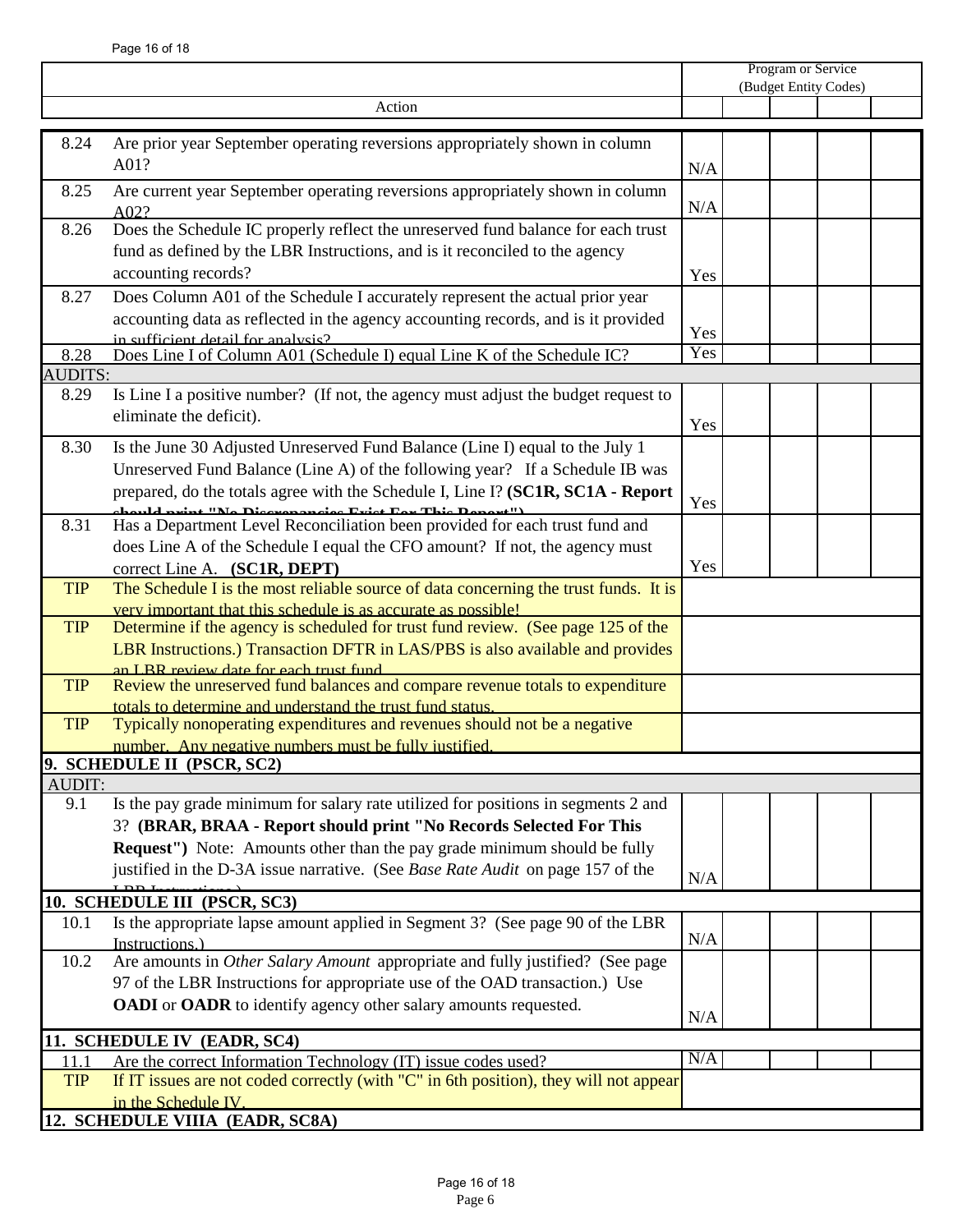|               |                                                                                                   | Program or Service<br>(Budget Entity Codes) |  |  |                          |  |
|---------------|---------------------------------------------------------------------------------------------------|---------------------------------------------|--|--|--------------------------|--|
|               |                                                                                                   |                                             |  |  |                          |  |
|               | Action                                                                                            |                                             |  |  |                          |  |
| 12.1          | Is there only one #1 priority, one #2 priority, one #3 priority, etc. reported on the             |                                             |  |  |                          |  |
|               | Schedule VIII-A? Are the priority narrative explanations adequate?                                | N/A                                         |  |  |                          |  |
|               | 13. SCHEDULE VIIIB-1 (EADR, S8B1)                                                                 |                                             |  |  |                          |  |
| 13.1          | <b>NOT REQUIRED FOR THIS YEAR</b>                                                                 | N/A                                         |  |  |                          |  |
|               | 14. SCHEDULE VIIIB-2 (EADR, S8B2)                                                                 |                                             |  |  |                          |  |
| 14.1          | Do the reductions comply with the instructions provided on pages 102 through                      |                                             |  |  |                          |  |
|               | 104 of the LBR Instructions regarding a 5% reduction in recurring General                         |                                             |  |  |                          |  |
|               | Revenue and Trust Funds, including the verification that the 33BXXX0 issue has                    |                                             |  |  |                          |  |
|               | $NOT$ been used?                                                                                  | N/A                                         |  |  |                          |  |
|               | 15. SCHEDULE XI (USCR, SCXI) (LAS/PBS Web - see page 105-109 of the LBR Instructions for detailed |                                             |  |  |                          |  |
| instructions) |                                                                                                   |                                             |  |  |                          |  |
| 15.1          | Agencies are required to generate this spreadsheet via the LAS/PBS Web. The                       |                                             |  |  |                          |  |
|               | Final Excel version no longer has to be submitted to OPB for inclusion on the                     |                                             |  |  |                          |  |
|               | Governor's Florida Performs Website. (Note: Pursuant to section 216.023(4)                        |                                             |  |  | Florida Housing only had |  |
|               | (b), Florida Statutes, the Legislature can reduce the funding level for any agency                |                                             |  |  | transfers to General     |  |
|               | that does not provide this information.)                                                          |                                             |  |  | Revenue in 2011-2012.    |  |
|               |                                                                                                   | N/A                                         |  |  |                          |  |
| 15.2          | Do the PDF files uploaded to the Florida Fiscal Portal for the LRPP and LBR                       | N/A                                         |  |  |                          |  |
|               | match?<br>AUDITS INCLUDED IN THE SCHEDULE XI REPORT:                                              |                                             |  |  |                          |  |
| 15.3          | Does the FY 2011-12 Actual (prior year) Expenditures in Column A36 reconcile                      |                                             |  |  |                          |  |
|               | to Column A01? (GENR. ACT1)                                                                       | N/A                                         |  |  |                          |  |
| 15.4          | None of the executive direction, administrative support and information                           |                                             |  |  |                          |  |
|               | technology statewide activities (ACT0010 thru ACT0490) have output standards                      |                                             |  |  |                          |  |
|               | (Record Type 5)? (Audit #1 should print "No Activities Found")                                    |                                             |  |  |                          |  |
|               |                                                                                                   | N/A                                         |  |  |                          |  |
| 15.5          | Does the Fixed Capital Outlay (FCO) statewide activity (ACT0210) only contain                     |                                             |  |  |                          |  |
|               | 08XXXX or 14XXXX appropriation categories? (Audit #2 should print "No                             | N/A                                         |  |  |                          |  |
|               | <b>Operating Categories Found")</b>                                                               |                                             |  |  |                          |  |
| 15.6          | Has the agency provided the necessary standard (Record Type 5) for all activities                 |                                             |  |  |                          |  |
|               | which should appear in Section II? (Note: Audit $#3$ will identify those activities               |                                             |  |  |                          |  |
|               | that do NOT have a Record Type '5' and have not been identified as a 'Pass                        |                                             |  |  |                          |  |
|               | Through' activity. These activities will be displayed in Section III with the                     |                                             |  |  |                          |  |
|               | 'Payment of Pensions, Benefits and Claims' activity and 'Other' activities. Verify                |                                             |  |  |                          |  |
|               | if these activities should be displayed in Section III. If not, an output standard                |                                             |  |  |                          |  |
|               | would need to be added for that activity and the Schedule XI submitted again.)                    | N/A                                         |  |  |                          |  |
| 15.7          | Does Section I (Final Budget for Agency) and Section III (Total Budget for                        |                                             |  |  |                          |  |
|               | Agency) equal? (Audit #4 should print "No Discrepancies Found")                                   | N/A                                         |  |  |                          |  |
| <b>TIP</b>    | If Section I and Section III have a small difference, it may be due to rounding and               |                                             |  |  |                          |  |
|               | therefore will be acceptable.                                                                     |                                             |  |  |                          |  |
|               | <b>16. MANUALLY PREPARED EXHIBITS &amp; SCHEDULES</b>                                             |                                             |  |  |                          |  |
| 16.1          | Do exhibits and schedules comply with LBR Instructions (pages 110 through 154                     |                                             |  |  |                          |  |
|               | of the LBR Instructions), and are they accurate and complete?                                     | Yes                                         |  |  |                          |  |
| 16.2          | Are appropriation category totals comparable to Exhibit B, where applicable?                      | N/A                                         |  |  |                          |  |
| 16.3          | Are agency organization charts (Schedule X) provided and at the appropriate                       |                                             |  |  |                          |  |
|               | level of detail?                                                                                  | Yes                                         |  |  |                          |  |
|               | <b>AUDITS - GENERAL INFORMATION</b>                                                               |                                             |  |  |                          |  |
| <b>TIP</b>    | Review Section 6: Audits of the LBR Instructions (pages 156-158) for a list of                    |                                             |  |  |                          |  |
|               | audits and their descriptions.                                                                    |                                             |  |  |                          |  |